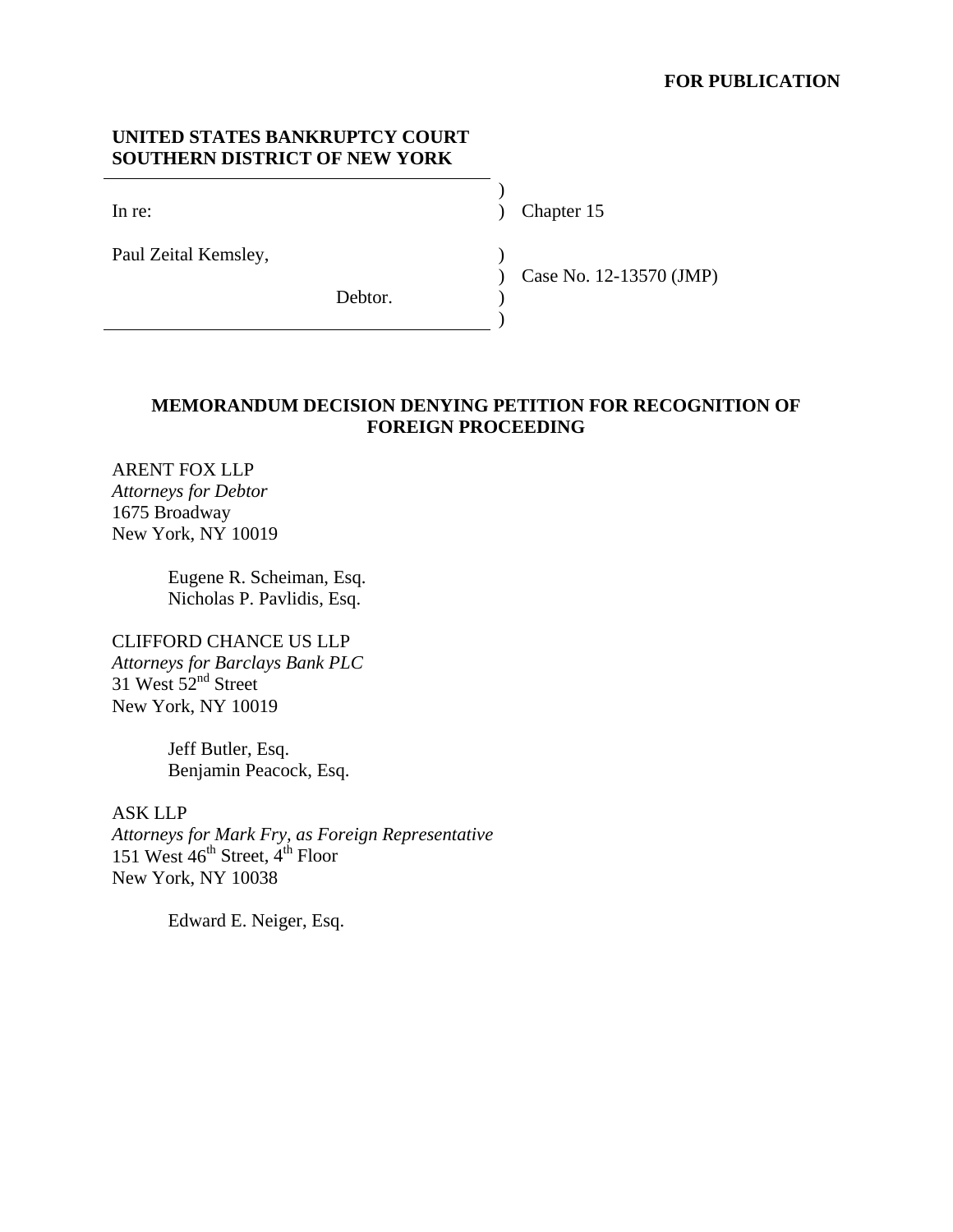$\overline{a}$ 

### *Introduction*

Before the Court is a contested petition for recognition of a London bankruptcy case for an individual debtor. This is the first contested matter involving recognition of an individual's foreign insolvency case to be decided in the Southern District of New York. The Court needs to find the locus of the center of main interests for this individual and also to determine whether an establishment exists in London for this debtor (as that term in defined in Section 1502(2)). Given the many personal moves of this individual from one home to another during the past few years, these are not easy questions.

As explained in this decision, Paul Kemsley did not have a center of main interests in the United Kingdom (the "UK") on the date that he filed his bankruptcy case in London nor did he have a "place of operations" in the UK for carrying out nontransitory economic activity. As a result, the Court denies the petition for recognition of his London bankruptcy proceeding as either a foreign main proceeding or foreign nonmain proceeding.

# *Preliminary Discussion of Certain Issues Relating to Consideration of Petition for Recognition*

Paul Zeital Kemsley ("Mr. Kemsley" or the "Debtor") is an individual who has been living in the United States but who also has close personal and business links to London. He is a debtor in a personal bankruptcy case that has been pending in London since January 13, 2012 (the "UK Proceeding"). Joint Fact  $1<sup>1</sup>$  Mr. Kemsley is a well-known figure in the UK and at one

 $1$  The record is comprised of the following two stipulations: (i) Joint Stipulation of Undisputed Facts, entered January 29, 2013, ECF No. 18 ("Joint Facts"; references to a single fact from the Joint Facts will be cited as "Joint Fact \_\_" and references to multiple facts from the Joint Facts will be cited as "Joint Facts \_\_, \_\_"), and (ii) Stipulation Governing the Admission into Evidence of Certain Documents, dated February 15, 2013, so ordered by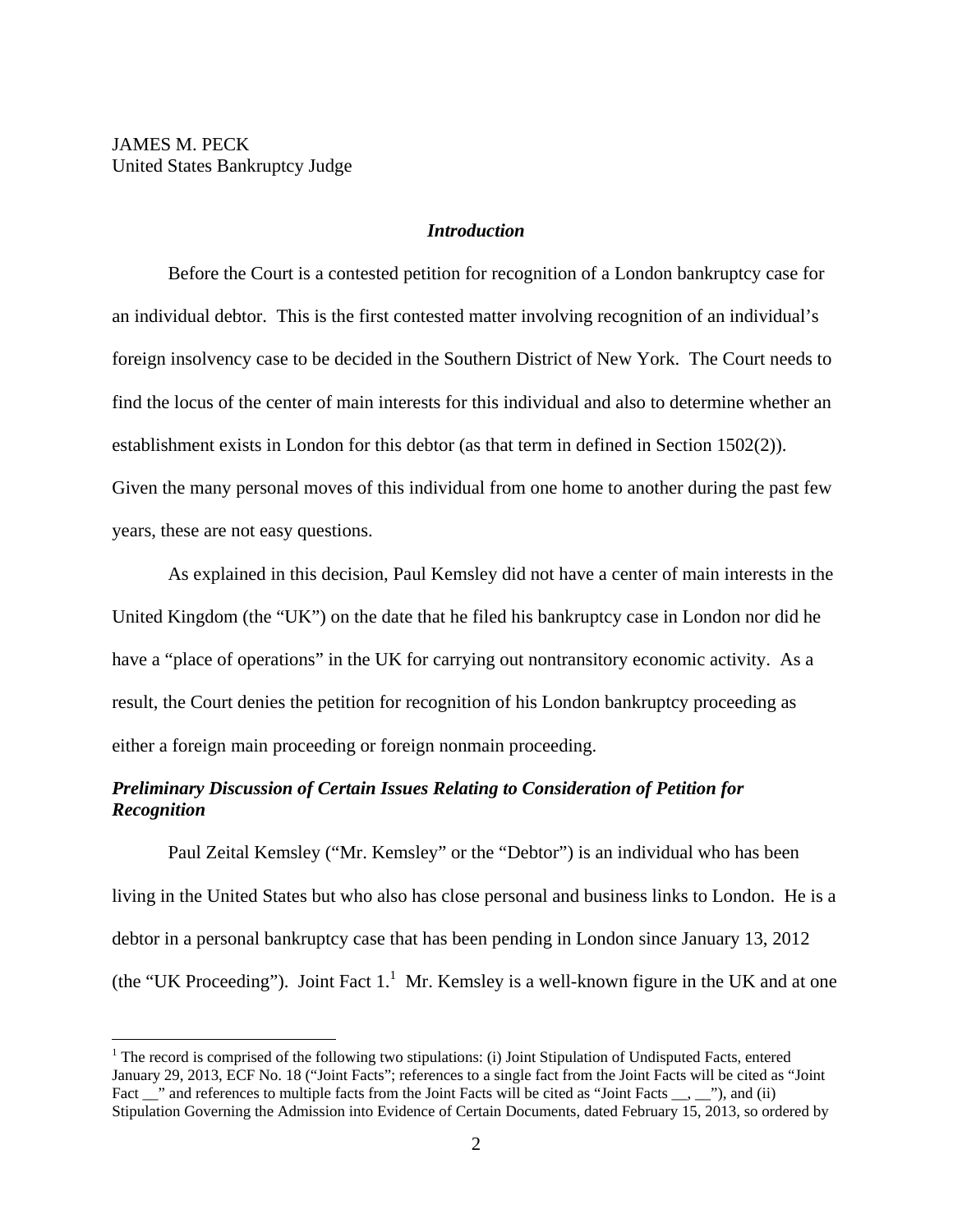time was a prominent and successful businessman in that market with ties to real estate investing and professional soccer. Tr. 110:10-14. He is eager to regain that former success in the near term and has stated that he expects to take full advantage of his fresh start once he is granted a discharge by the High Court in London from burdensome personal debts (measured in the tens of millions of pounds). Tr. 17:3-6; Joint Exhibit 9 at 14-15 (Statement of Affairs for UK Debtor's Petition).

His bankruptcy trustee, Mark Fry, filed a petition with this Court under chapter 15 of the Bankruptcy Code on August 21, 2012, seeking an order recognizing the UK Proceeding as a foreign main or nonmain proceeding. Barclays Bank PLC ("Barclays"), a major creditor in the UK Proceeding, has sued the Debtor in state court litigation, both in New York and Florida, and seeks to recover five million pounds advanced to Mr. Kemsley on an unsecured basis. Joint Facts 9, 10. Barclays actively contests recognition presumably with the objective of avoiding the consequences of imposition of the automatic stay and retaining control of the state court litigation.

Barclays contends that Mr. Kemsley has been living and working in the United States for an extended period of time and no longer qualifies as a foreign debtor. In addition to having lived in the United States continuously for three and a half years, Barclays points to representations made in the Debtor's UK bankruptcy petition regarding the Debtor's center of main interests that are in conflict with the position now being advanced by Mr. Fry.

The essence of the argument against recognition is that Mr. Kemsley left London in 2009 at a time of business reversals in the UK to build a new life in the United States, and since that

the Court on February 20, 2013, ECF No. 24 ("Joint Exhibits" ; references to a single exhibit from the Joint Exhibits will be cited as "Joint Exhibit \_\_" and references to multiple exhibits from the Joint Exhibits will be cited as "Joint Exhibits \_\_, \_\_"), and Mr. Kemsley's testimony from a January 29, 2013 evidentiary hearing, ECF No. 19; citations in the form "Tr. \_\_:\_\_" refer to page and line numbers of the transcript.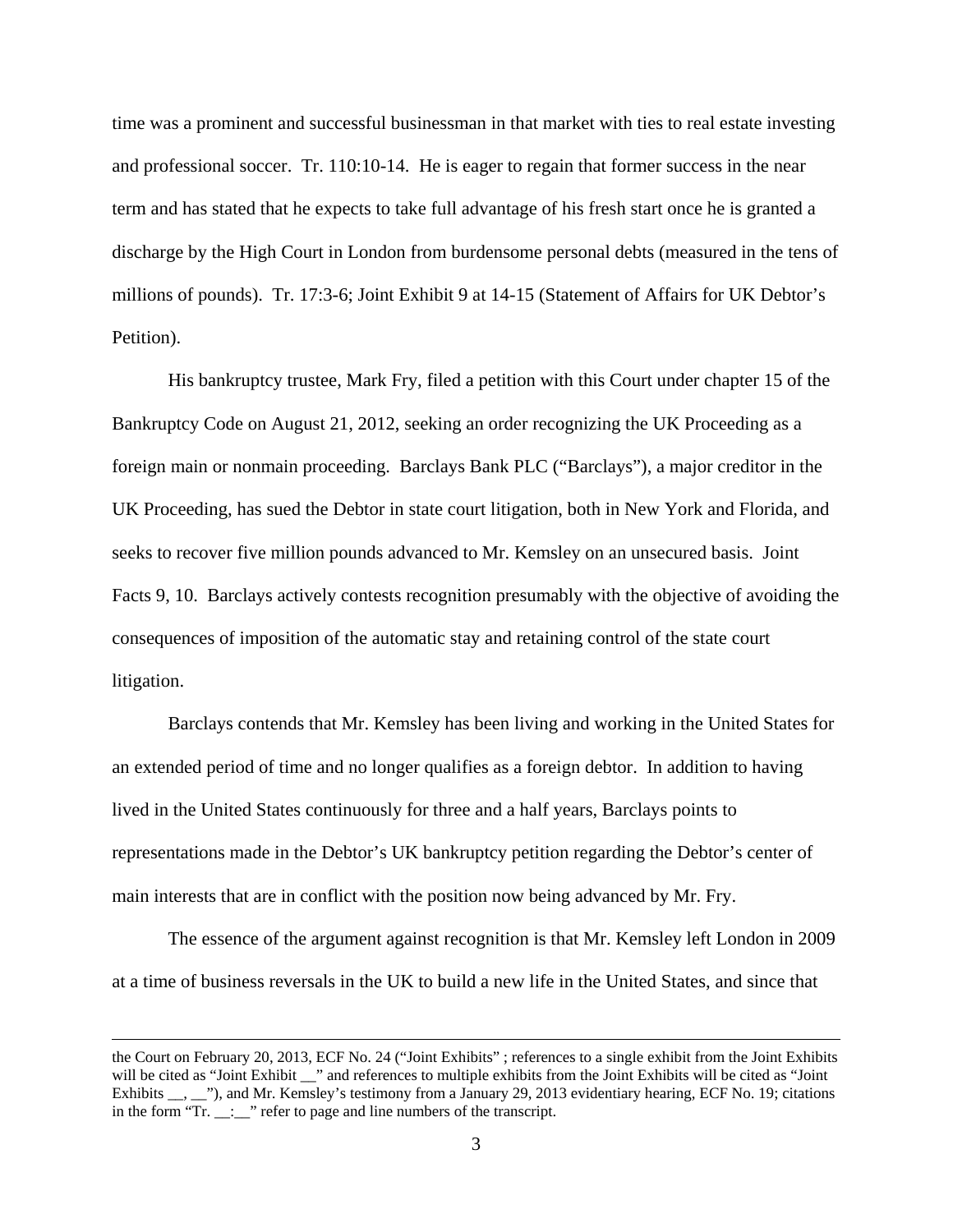time has become a full time resident of New York City with the apparent intention of remaining indefinitely, thereby causing his center of main interests ("COMI") to be relocated from the UK to the United States. Barclays also submits that the evidence offered to show an establishment in the UK is inconclusive and weak and fails to meet the standards of proof for a foreign nonmain proceeding. Mr. Fry counters that the Debtor never intended to live indefinitely in the United States and that his COMI did not move with him when he became a resident of this country. Rather, it remained in the UK where his bankruptcy is being administered, his children are residing and he has a meaningful concentration of ongoing personal and business interests. As a fallback, the trustee submits that Mr. Kemsley's ability to use a particular spare office in London during business trips to the UK is sufficient to allow the UK Proceeding to be recognized as a foreign nonmain proceeding.

This contest over recognition of an otherwise routine personal bankruptcy case focuses attention on the legal consequences of the decision made by this high profile (and formerly high net worth) British citizen to live for a period of time as an expatriate in the United States while also taking steps in London to obtain a discharge of his debts in the UK. The question of possible recognition is complicated by Mr. Kemsley's frequent moves since coming to live here with his family in 2009. These moves, coupled with his continuing connections to the UK, make it difficult to determine where this individual's main interests are centered. The notion of habitual residence as that term is used in Section  $1516(c)$  of the Bankruptcy Code is not so presumptively obvious for someone who seems not to be rooted in any one place and whose relationships have an international character.

Additionally, Mr. Kemsley is a bankrupt who does not live like one. Since leaving his debts behind and coming to the United States, his financial difficulties have not diminished his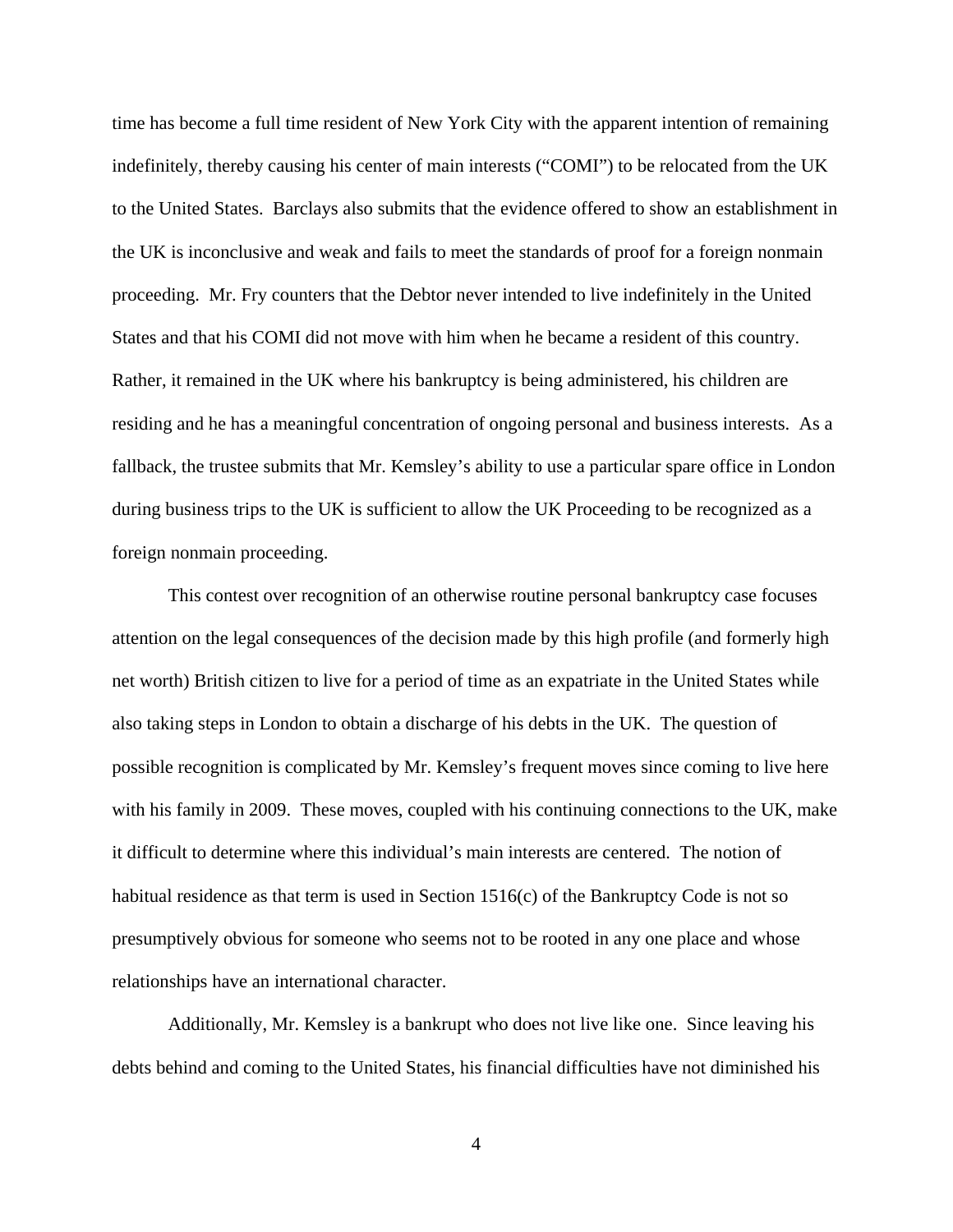high standard of living. He earns personal income from certain business activities (he has worked for Planet Hollywood and currently represents the iconic Brazilian soccer star Pele through a marketing business with offices in New York known as Legends 10) and rather conveniently also has ready access to abundant free cash (principally in the form of loans or gifts from generous friends) enabling him to live very well. Tr. 11:20-21, 12:3-17, 64:5-21.

During the past three and a half years, the Debtor has moved around a great deal and has managed to cover a lot of territory. Initially, he came to the United States with his family in 2009 to reside in a vacation property owned by the Debtor and his wife located in Boca Raton, Florida. Tr. 23:5-24:1. After tiring of the quiet pace of Florida, Mr. Kemsley and his family moved on successive occasions to a number of more stimulating venues, first to a spectacular apartment on the 75<sup>th</sup> floor of the Time Warner Center at Columbus Circle in New York City (leased for the use of the Kemsley family in the name of the New York Cosmos professional soccer team at a staggering monthly rental of \$57,500), and then to two different rented private homes in Los Angeles (one in Beverly Hills that he shared with his wife and family and another in nearby West Hollywood where he moved when he and his wife separated). Tr. 16:13-21, 38:23-40:13; Joint Exhibits 1, 3.

Mr. Kemsley's life in the United States changed in June of last year when his wife left Southern California and returned to London accompanied by their three children. Tr. 46:7-23. June of 2012, thus, becomes an important date in the Debtor's personal narrative because at that point Mr. Kemsley no longer was living with or in close proximity to his children. He remained in Los Angeles for a while but ended up returning to New York to live in an apartment in a residential building owned by one of his friends in Manhattan's Tribeca neighborhood. Tr. 52:20-53:2. Currently, Mr. Kemsley is occupying a second apartment unit at the same address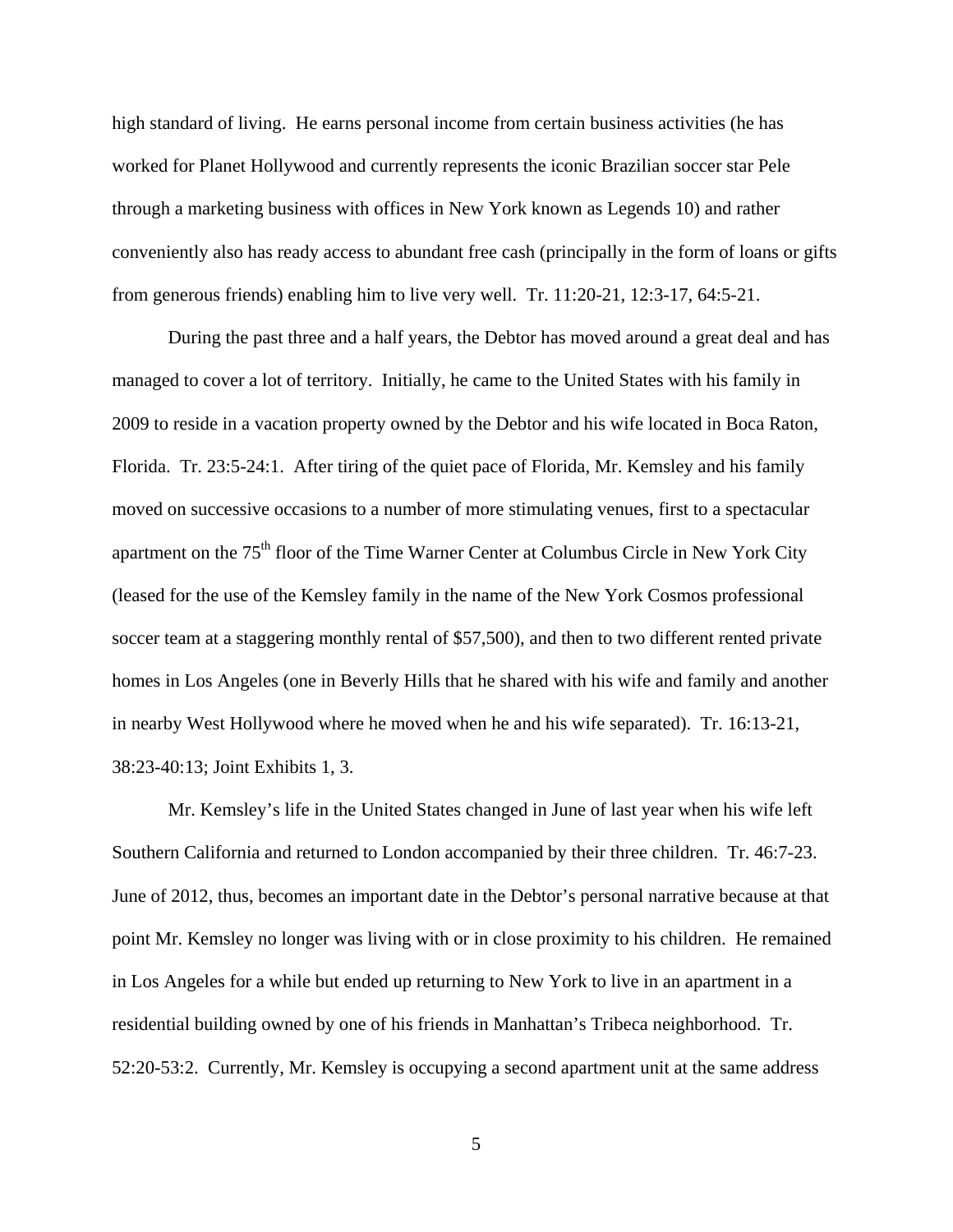leased in the name of his live-in girlfriend and has guaranteed payment of the exceedingly high monthly rent for this unit. He now works in an office building in Times Square where Legends 10 has its offices. Tr. 45:24-46:6, 60:20-61:8. Thus, by all objective criteria, the Debtor is leading the life of a sophisticated New Yorker with international connections.

The long distance moves described above manifest the deliberate personal choice to experience life in different sections of the United States and not to return to the UK. But despite this conscious decision to remain in this country, Mr. Kemsley has testified that he still considers himself to have close ongoing ties to his friends and family in the UK (and most particularly to his three children who now live in London with their mother). Tr. 18:22-19:9. He misses his children and intends to move back to London promptly after he is granted a bankruptcy discharge in the UK Proceeding. Tr. 17:3-6. He has engaged realtors and is now looking for a place to live in London. Tr. 17:12-14. He even thinks that his New York girlfriend may join him in relocating to the UK. Tr. 65:20-66:2.

In evaluating this evidence, it should be noted that the Debtor, with the aid of surrogates, has been providing indirect financial support to Mr. Fry to cover the trustee's legal expenses in pursuing recognition under chapter 15. Joint Exhibit 14 (Email from Mr. Kemsley to Mr. Fry regarding payment of Mr. Fry's legal fees); Tr. 105:19-108:14. This financial support may indicate that the trustee's petition for recognition is an aspect of a coordinated trans-Atlantic litigation strategy orchestrated by Mr. Kemsley and his advisers to shield Debtor's assets from enforcement actions by Barclays (notably his Florida real estate).

The Debtor is defending himself currently in two lawsuits brought by Barclays. Joint Facts 9, 10. Mr. Kemsley recently tried unsuccessfully to obtain injunctive relief from the High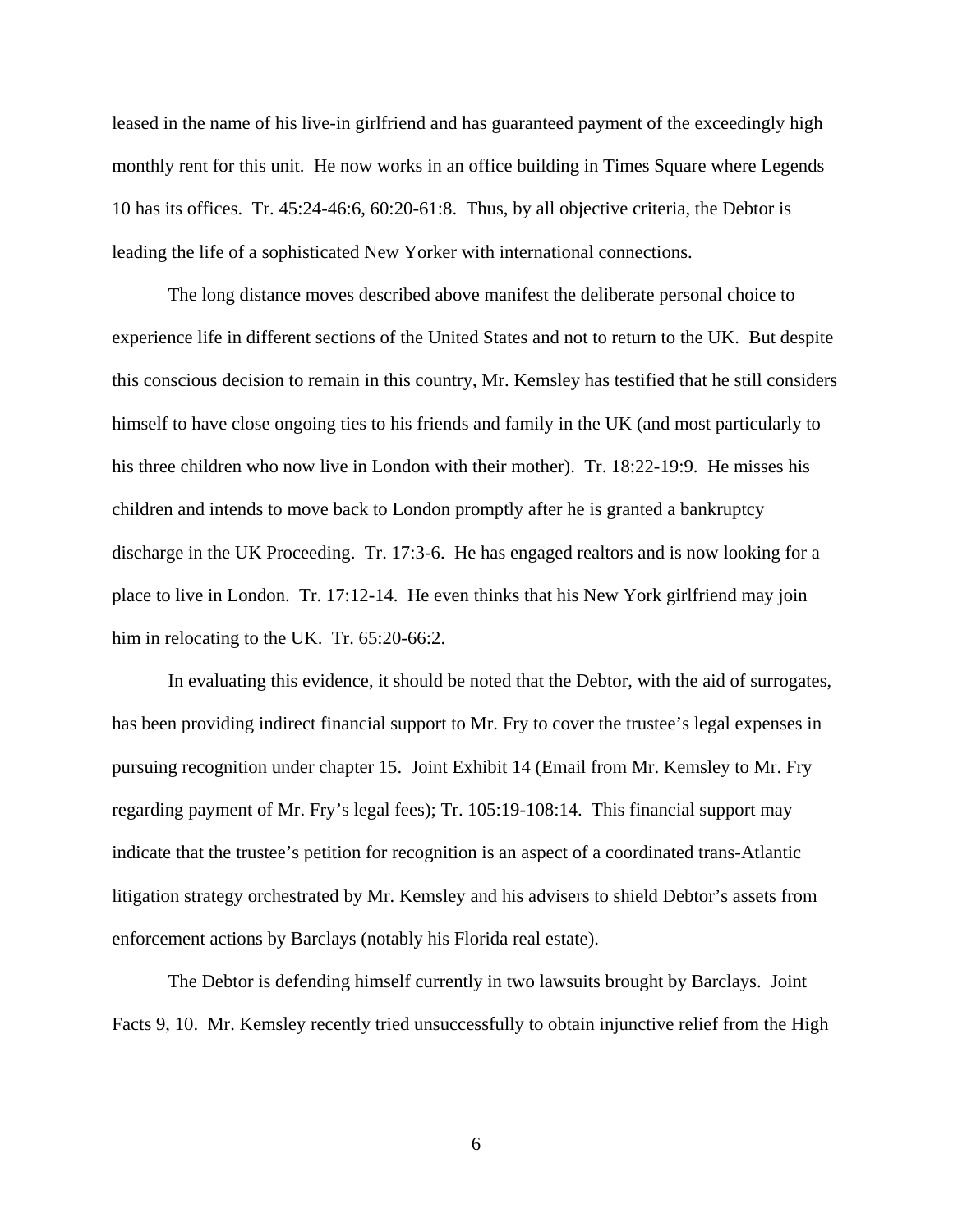Court to stay that litigation.<sup>2</sup> The automatic stay that would come into effect upon recognition of the UK Proceeding as a main foreign proceeding would have the same effect as an injunction and would stay the litigation. Therefore, Mr. Kemsley is not an incidental subject of this crossborder skirmishing but an economically motivated participant who wants the automatic stay for his personal benefit.

The working arrangement between the trustee and Mr. Kemsley is an unlikely one. These are parties who ordinarily would be opposed to each other with respect to claims to recover the Debtor's assets located in the United States for the benefit of UK based creditors. The Debtor and the trustee have formed what amounts to a joint venture – with funding funneled from sources loyal to the Debtor – to achieve a result that is adverse to the interests of one of his major creditors.

Mr. Kemsley's motives here are plain: he wants to block collection remedies by Barclays against him in the United States. Less obvious is the reason for the trustee's decision to align himself with the Debtor and his apparent reluctance to work with Barclays. The circumstances are curious in light of assurances given by counsel for Barclays that his client is willing to cooperate with the trustee for the benefit of all creditors that have valid claims in the UK Proceeding and will agree to ratably share any recoveries that may be realized from the Debtor and his assets located in the United States. For reasons that have not been adequately explained, the trustee has failed to reach an agreement with Barclays regarding such a cooperative approach to creditor remedies. This adversity between the trustee and Barclays, while worth noting, does not directly relate to the issues before the Court. Those issues require a weighing of the evidence.

 $2^2$  In a submission dated March 11, 2013, Barclays advised the Court that Justice Roth of the High Court denied the request for a stay based in part on the unresolved status of the current recognition proceedings.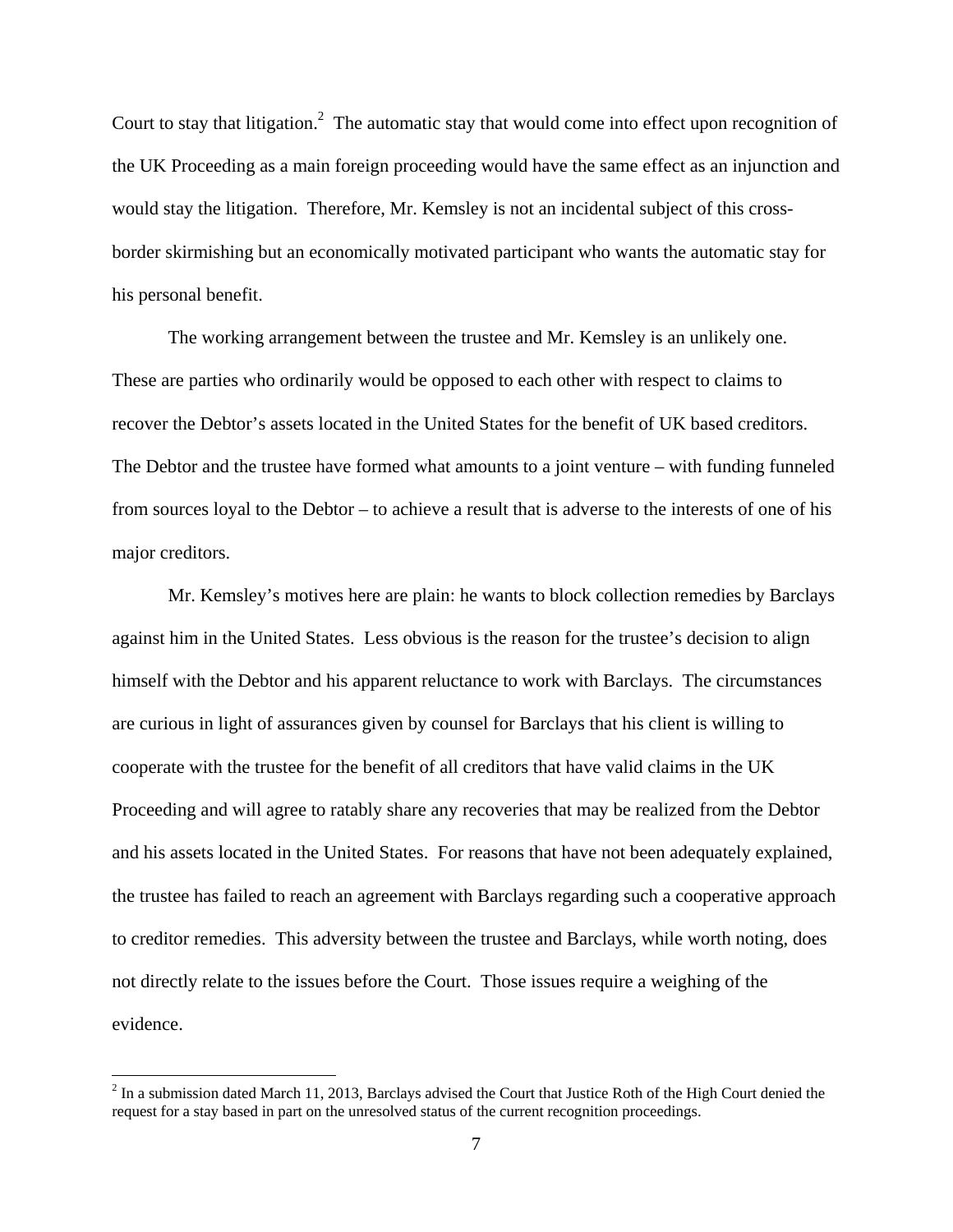Deciding whether to recognize Mr. Kemsley's UK bankruptcy case as either a foreign main proceeding or a foreign nonmain proceeding requires consideration of whether the facts support finding COMI for the Debtor in the United States or the UK. In the case of an individual, COMI is presumed to be his or her place of habitual residence. *See* 11 U.S.C. § 1516(c). Habitual residence is not a defined term but has been construed as the place where an individual resides with the intention of remaining for an indefinite period of time. *In re Ran*, 607 F.3d 1017, 1022 (5th Cir. 2010).

In this instance, because of the Debtor's multiple internal moves while living in this country, the presumption in Section 1516(c) may not be helpful in determining the Debtor's habitual residence. One possible conclusion is that the Debtor has no habitual residence within the meaning of the statute. Another is that he has a COMI in the United States that has come into being each time that he and members of his family purposefully moved within this country to a new principal residence. As will be explained further, determining COMI here requires an assessment of the Debtor's personal decisions about where to live, not only for himself but for members of his immediate family. COMI for this father of three also may have changed when his children were no longer living within his immediate orbit.

Habitual residence is a term of art that involves more than an individual's current place of residence. Barclays cites to the dictionary definition of the word habitual (resorted to on a regular basis or commonly used), but that reference ignores case authority and does not convey the secondary meaning that the term implies as used in chapter 15. An executive may have the habit of residing in a particular hotel on regular business trips, but that does not implicate COMI for that individual. Habitual residence is a concept implying more than just the place where an individual happens to be living at a particular time and has aspects of an ongoing intention to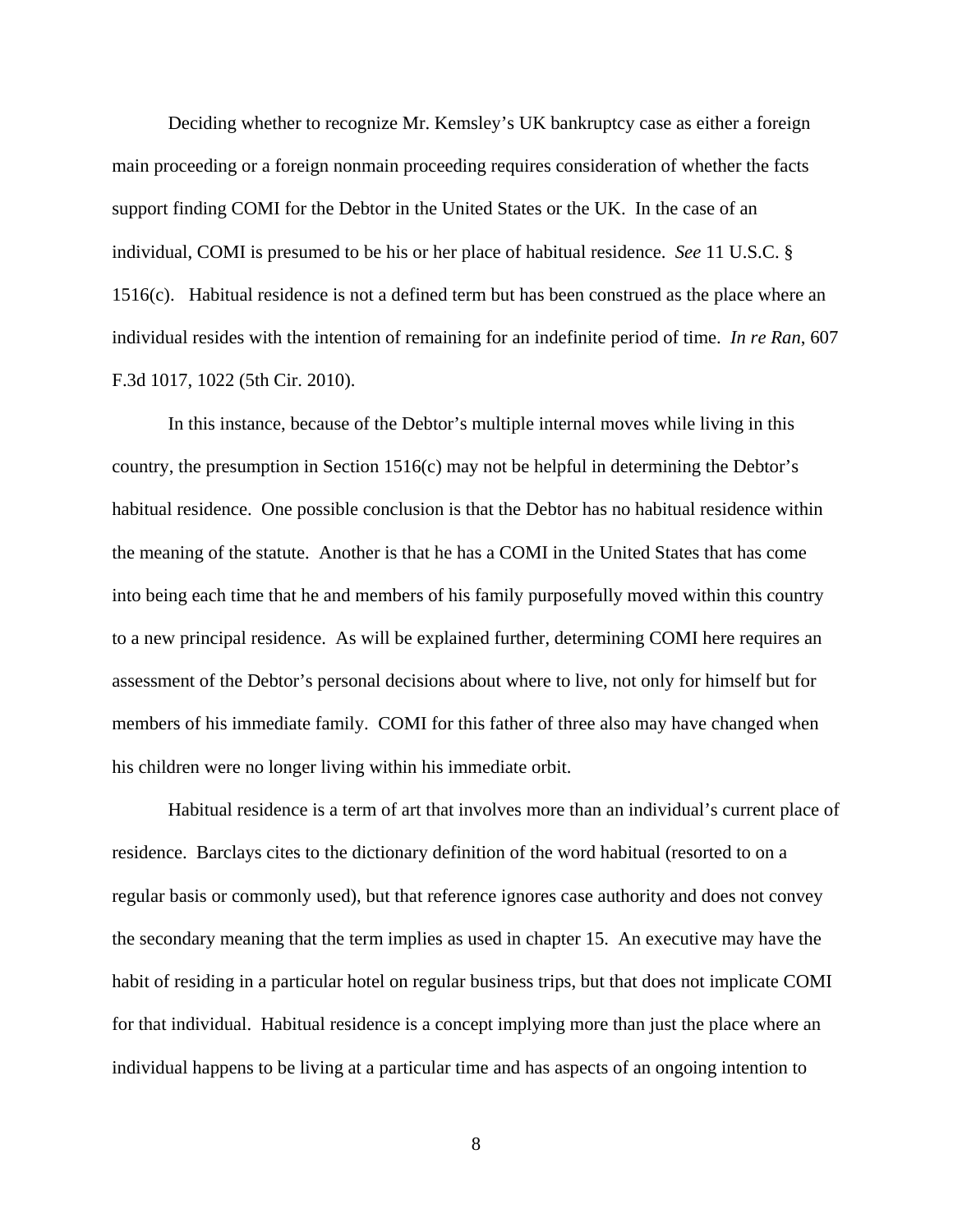stay in the same location for the foreseeable future unless and until something might occur to prompt or compel a change (loss of employment, family needs, illness, job opportunities, retirement, other significant life events or perhaps a spontaneous desire to relocate born of a spirit of adventure).

The term habitual residence includes an element of permanence and stability and is comparable to domicile; it connotes a meaningful connection to a jurisdiction, a home base where an individual lives, raises a family, works and has ties to the community. In short, it is the place where an individual is living and has manifested the expectation of remaining for an indefinite period of time. Barclays suggests that the Debtor's habitual residence became New York when he moved to the Time Warner Center to become CEO of the New York Cosmos, but that allegation of habitual residence does not account for the Debtor's later moves to the West Coast and fails to define COMI at a point in time that is relevant to the date of commencement of either the UK Proceeding or this chapter 15 case.

A critical factor in determining COMI for an individual is finding the existence of a habitual residence as of a particular date. There are two choices: COMI can be determined either as of the date of commencement of the foreign proceeding or of the related chapter 15 case. *See, Ran*, 607 F.3d at 1025 ("Congress's choice to use the present tense requires courts to view the COMI determination in the present, i.e. at the time the petition for recognition was filed."). *But see, In re Gerova Fin. Grp., Ltd.*, 482 B.R. 86, 92-93 (Bankr. S.D.N.Y. 2012); *In re Millennium Global Credit Master Fund Ltd.*, 458 B.R. 63, 72 (Bankr. S.D.N.Y. 2011) ("The substantive date for the determination of the COMI issue is at the date of the opening of the foreign proceeding for which recognition is sought.").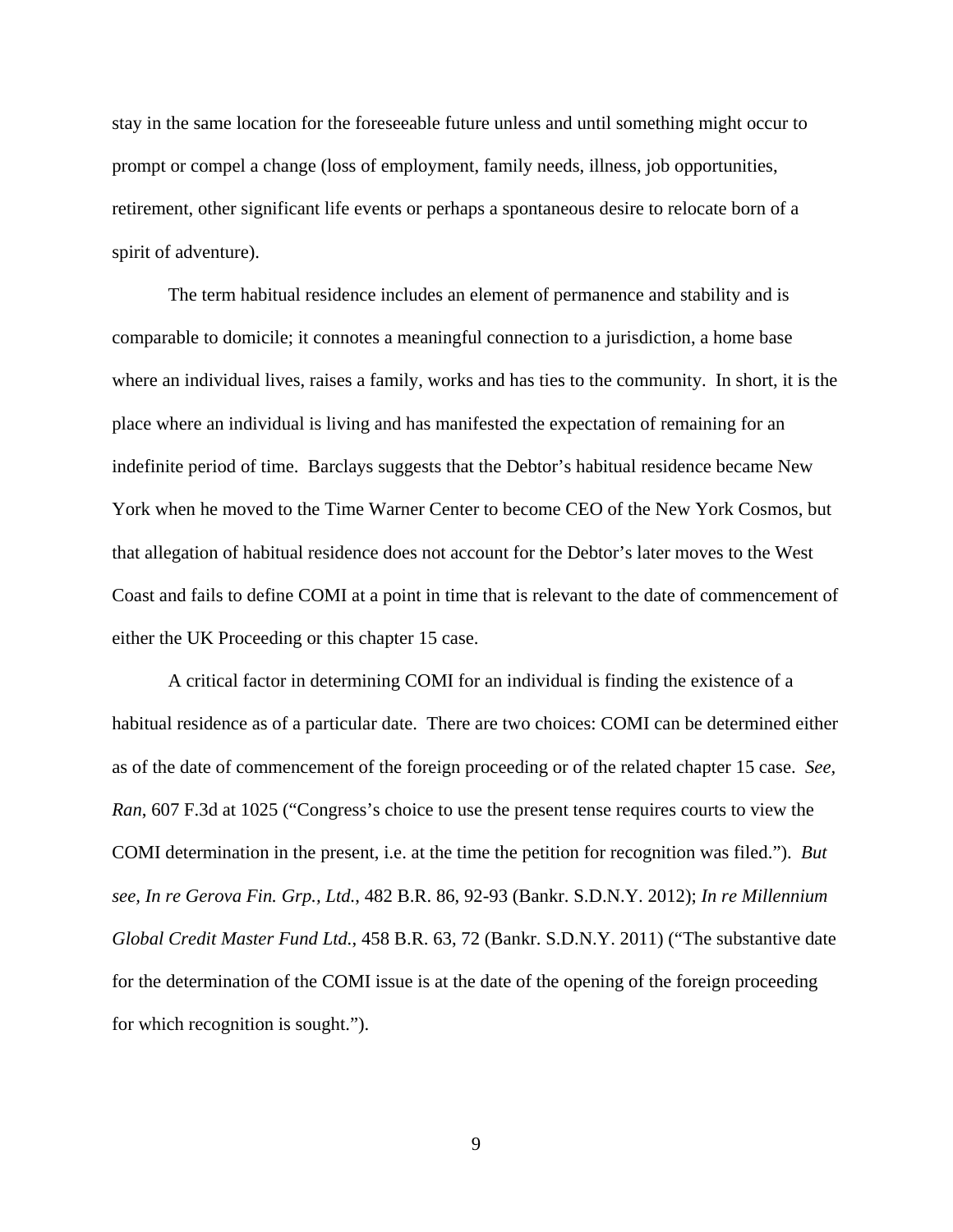This split of authority on the question of the relevant date for determining COMI (date of commencement of the foreign proceeding or the date of the petition for recognition) is not just a theoretical concern in this instance. Based on the facts presented, the date chosen for deciding the Debtor's habitual residence turns out to be pivotal in analyzing COMI because of the changes that occurred in Mr. Kemsley's personal life between these two dates.

The Debtor signed his bankruptcy petition in London on January 13, 2012 listing his Boca Raton home address as his residence although at the time that home was occupied by a tenant, and he was residing in a rented home in West Hollywood, California. His children were living in nearby Beverly Hills with his wife. That proximity to family was severed in June when his wife decided to leave the United States and returned to London taking the children with her. The trustee's petition for recognition was filed about two months later on August 21, 2012. As of that date, Mr. Kemsley had relocated his residence to New York, and his children were living an ocean away.

This family break up and related moves, in the Court's view, are significant events for purposes of analyzing COMI for this individual. Once Mr. Kemsley's children left the United States and moved back to London, Mr. Kemsley's habitual residence in the United States is in conflict with his desire to be with his children. Based on Mr. Kemsley's own testimony, the Court believes that the most important variable in determining COMI for the Debtor turns out to be not his place of residence, but the residence of his children.

Their return to London is an objective major event in the Debtor's personal life. Being separated from his family is a circumstance that has affected Mr. Kemsley's sense of commitment to remaining indefinitely in the United States. The Court accepts the Debtor's testimony and believes that Mr. Kemsley must have felt more comfortably at home in the United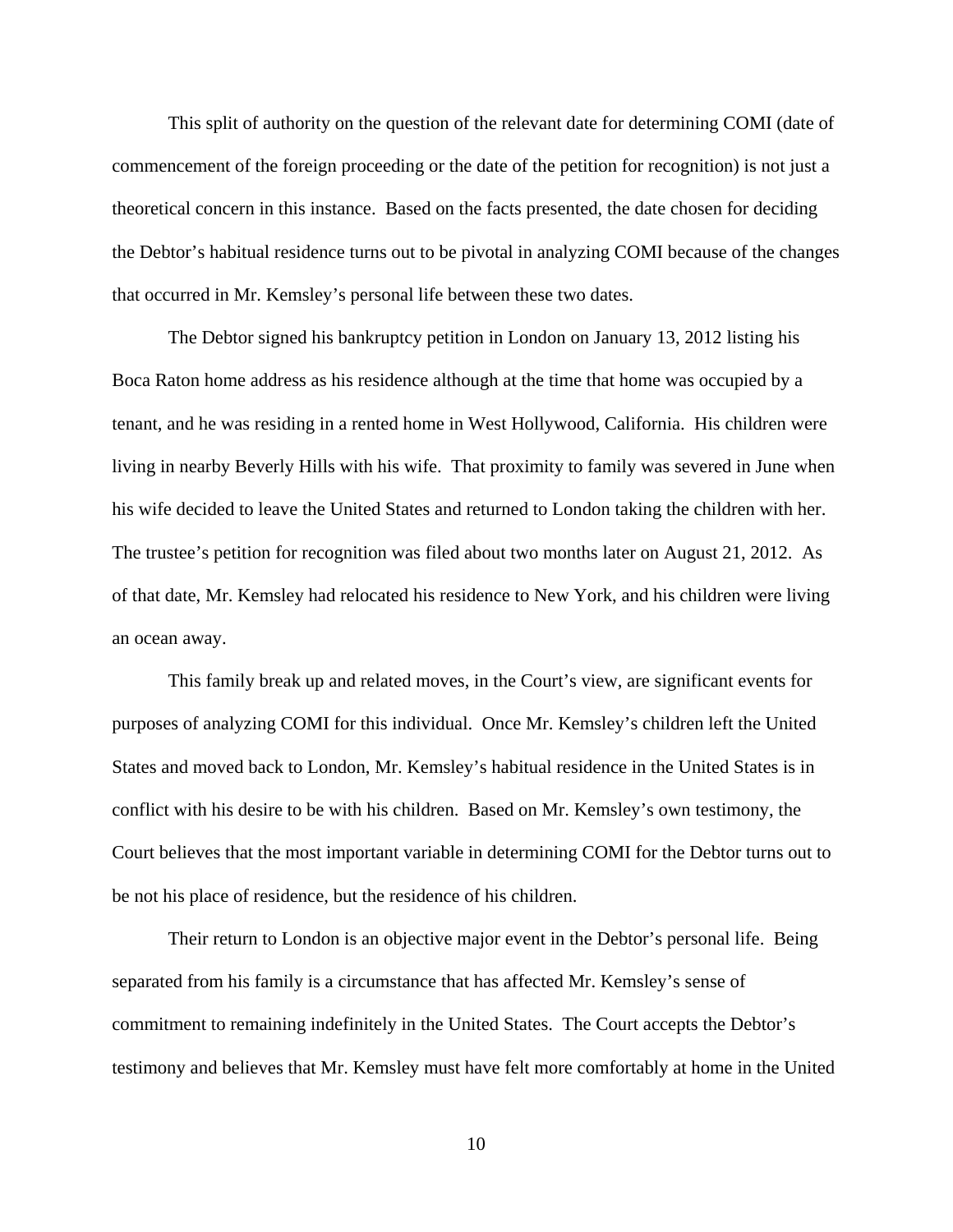States during the period of his residency while living here with his children. The Court concludes that the COMI analysis for this Debtor appropriately should take into consideration external factors that provide context for his decision to live in one place or another.

Habitual residence for an individual who has a family extends beyond the individual himself and depends also on the life circumstances of that individual and his family. Without doubt, Mr. Kemsley now wants to return to the UK to connect again with his children. The question is whether that understandable motivation should be taken into account in determining COMI for the Debtor. The answer will depend upon the time frame for deciding where an individual's interests are deemed to be centered for insolvency purposes.

 The Court agrees with Judge Gropper that the date of commencement of a foreign insolvency proceeding is the proper date for determining COMI for a foreign debtor. In this case, that is the date of filing of the petition to commence the UK Proceeding and the date when the opportunity for cross-border cooperation first came into being<sup>3</sup>. It is a fixed and readily verifiable date. In contrast, the date for filing a petition for recognition can vary greatly depending on circumstances and the diligence of the foreign representative. When the date of commencement of the UK Proceeding is used as the date for finding COMI, Mr. Kemsley's stated desire to return to the UK to be near his children, while doubtless true, is extraneous to the analysis.

The Debtor has testified that he wants to return to London to see his children and resume his life there, but for purposes of analyzing COMI, those statements do not relate back to the date of commencement of the UK Proceeding. The Court recognizes that Mr. Kemsley is now living separate and apart from his three children, misses them a great deal and naturally would want to

 $3$  Another possibly relevant date is the date in March, 2012 when Debtor was declared a bankrupt and Mr. Fry was appointed as trustee, but using this date does not change the analysis.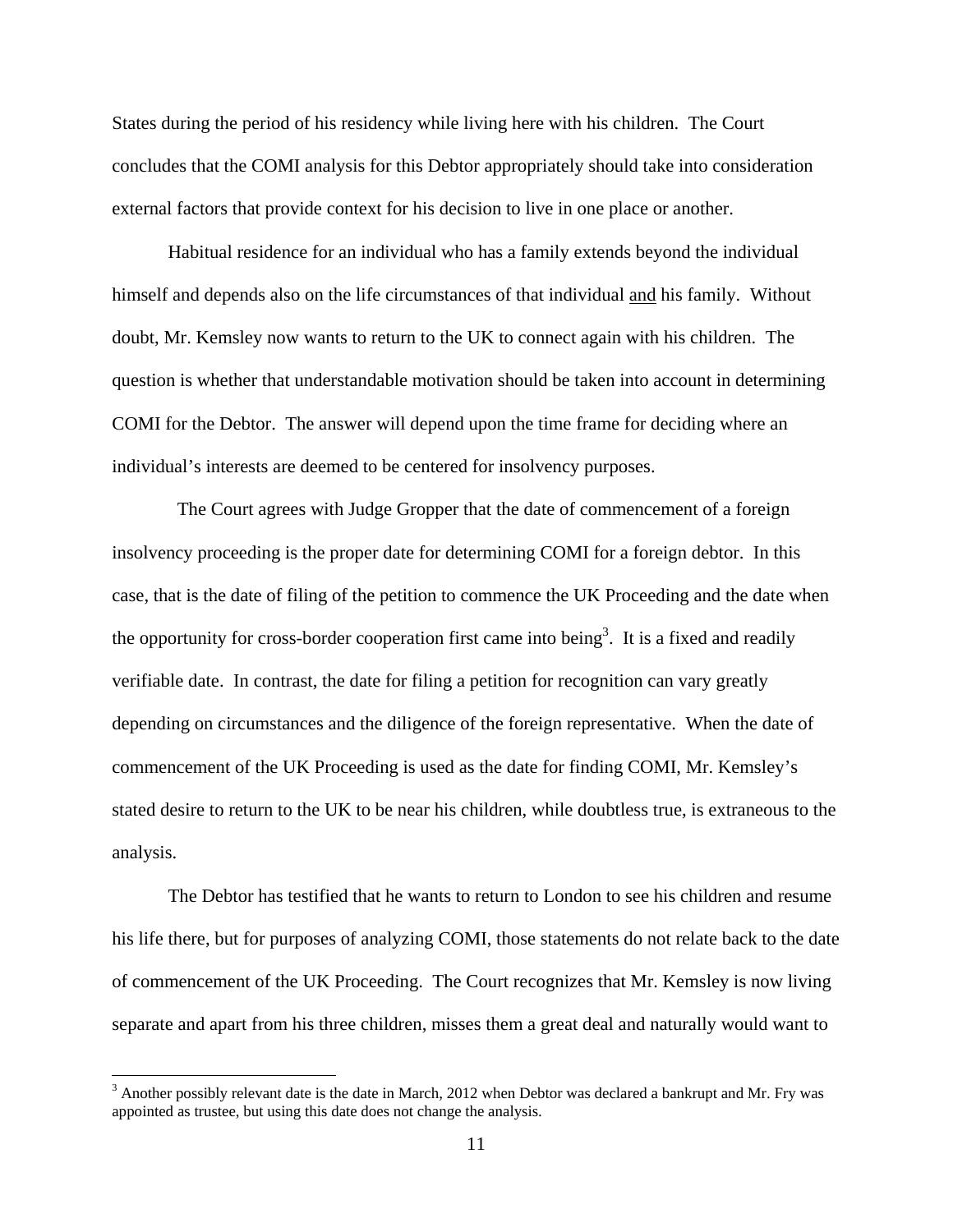be closer to them in London. Tr. 10:1-11:19. This factor alone is a strong incentive for the Debtor to leave New York and return to the UK in the near term, but his subjective intent to move back to London expressed from the witness stand at the evidentiary hearing does not help in deciding whether the Debtor, for purposes of the presumption set forth in Section 1516(c) of the Bankruptcy Code, had an habitual residence in the United States or the UK when he filed his bankruptcy petition in January, 2012.

State of mind of another person is an inference made on the basis of that person's credible statements and behavior. Mr. Kemsley's statements from the witness stand regarding his next move – a return to London after years of living and working in various parts of the United States – do not illuminate his intentions as of the date that he started the UK Proceeding. In short, the question of whether Mr. Kemsley would truly prefer to be living with his girlfriend in his Tribeca apartment or near his children in the UK is a debatable proposition despite the undoubted sincerity of the Debtor's stated desire to see his children. Sometimes deeply felt attractions are in conflict, and such obviously subjective feelings are not the best barometers for deciding whether a court should be exercising jurisdiction in a chapter 15 case.

This case illustrates the challenges in applying recognition principles to an individual whose life is not tied to one place. The Court concludes based on the evidence that Mr. Kemsley's life is best characterized as unsettled. He is an ambitious and self-confident individual who looks forward to a more stable future when his debts from the past will no longer burden him and he will be able to concentrate on new business ventures. However, his moves from one residence to another on multiple occasions during his self-imposed exile from the UK make it more difficult to find the one location where his interests are most properly centered for purposes of international insolvency law.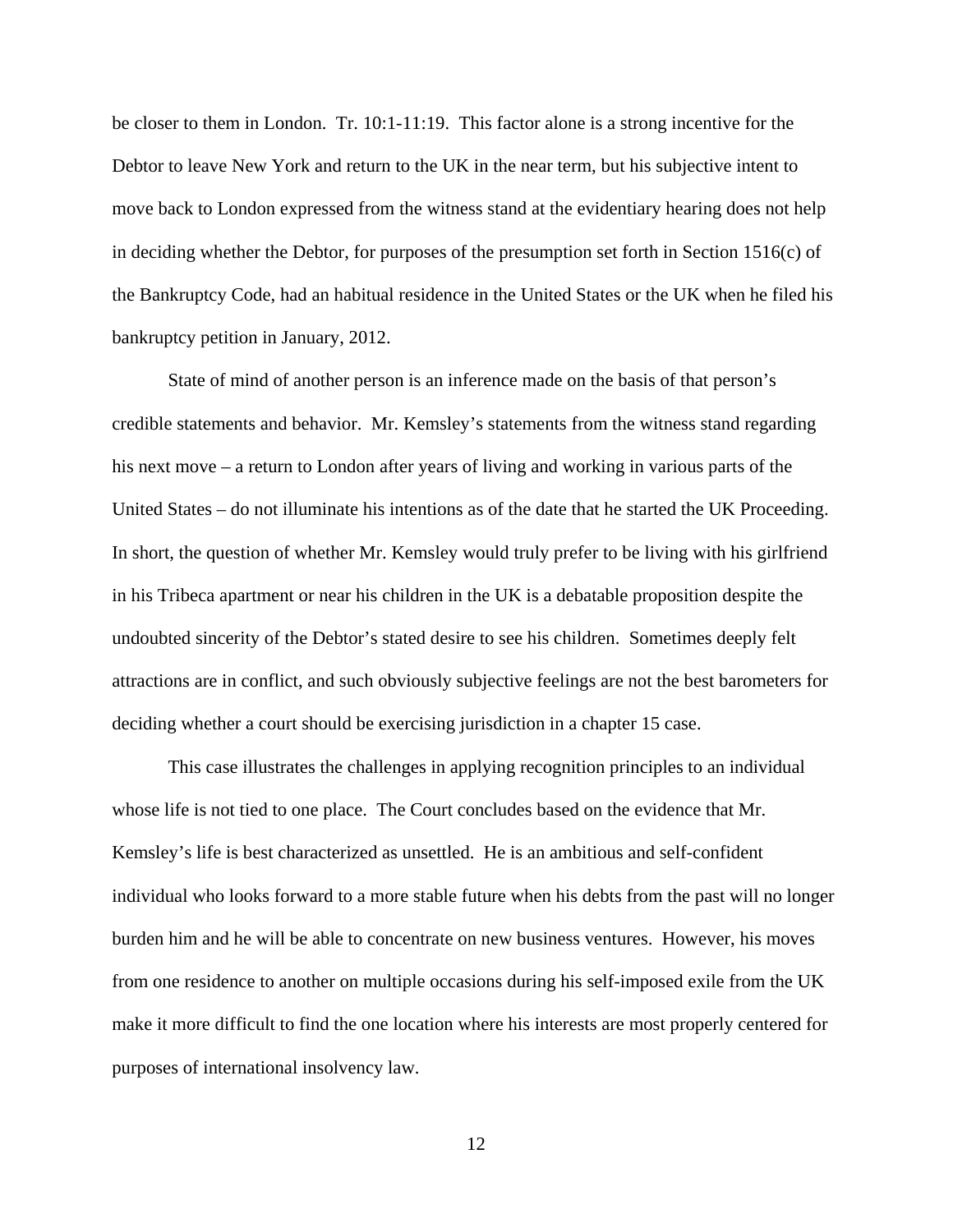Two possible conclusions may be reached based on Mr. Kemsley's residential mobility while living in this country. The first is that the Debtor may not have lived in any one house or apartment (or even region of the United States) with the intention of establishing the kind of residential stability contemplated in Section  $1516(c)$ .<sup>4</sup> The second is that Mr. Kemsley may have had a series of different habitual residences in the United States that came into existence once he decided to reside in a particular house or apartment for an indefinite period of time. Such a conclusion would depend upon uncertain and debatable inferences as to the subjective views of the Debtor regarding the relative permanence and duration of residency in a particular home.

In this instance, the Court believes that the Debtor's close relationship with his children serves as a useful proxy for the Debtor's subjective intent regarding his habitual place of residence. Judging his various moves from the point of view of his family as a whole, the Debtor appears to have had a number of different habitual residences in the United States starting with his move to Boca Raton<sup>5</sup>. Mr. Kemsley came to the United States in 2009 with his wife and children, moving first to Florida, then New York and finally to Los Angeles. Each of these moves involved consideration of whether the proposed relocation would be in the best interests of his children. Tr. 16:9-17:2, 39:1-12.

These moves are based on separate decisions about where to live, but in combination they reflect an unambiguous decision by the Debtor to live with his family exclusively in the United

<sup>&</sup>lt;sup>4</sup> Barclays introduced various residential leases executed by Mr. Kemsley while he has been living in the United States in support of its argument for denial of recognition. *See* Joint Exhibits 1 (lease for luxury New York City apartment, dated March 8, 2010, with lease term of two years), 3 (lease for house in Los Angeles, dated December 15, 2011, with lease term of one year), 5 (lease for another New York City apartment, dated March 1, 2012, with lease term of one year). However, evidence of such leases is not probative of any actual intent to remain in possession for the stated terms because Mr. Kemsley actually has moved from place to place regardless of the terms stated in these leases and viewed these properties as being so attractive that they could be easily leased to another tenant if he were to move out prior to the stated lease term. For him, the term of the lease was not an important consideration because of his belief that he could break the lease and move out with the expectation that his landlord would have little difficulty in finding a replacement tenant. Tr. 111:13-23.

<sup>&</sup>lt;sup>5</sup> The first move to Boca Raton might have been considered as temporary were it not for the fact that the family did not return to the UK for years. When viewed retrospectively, the time spent in Boca Raton was the start of an extended stay in this country for the family.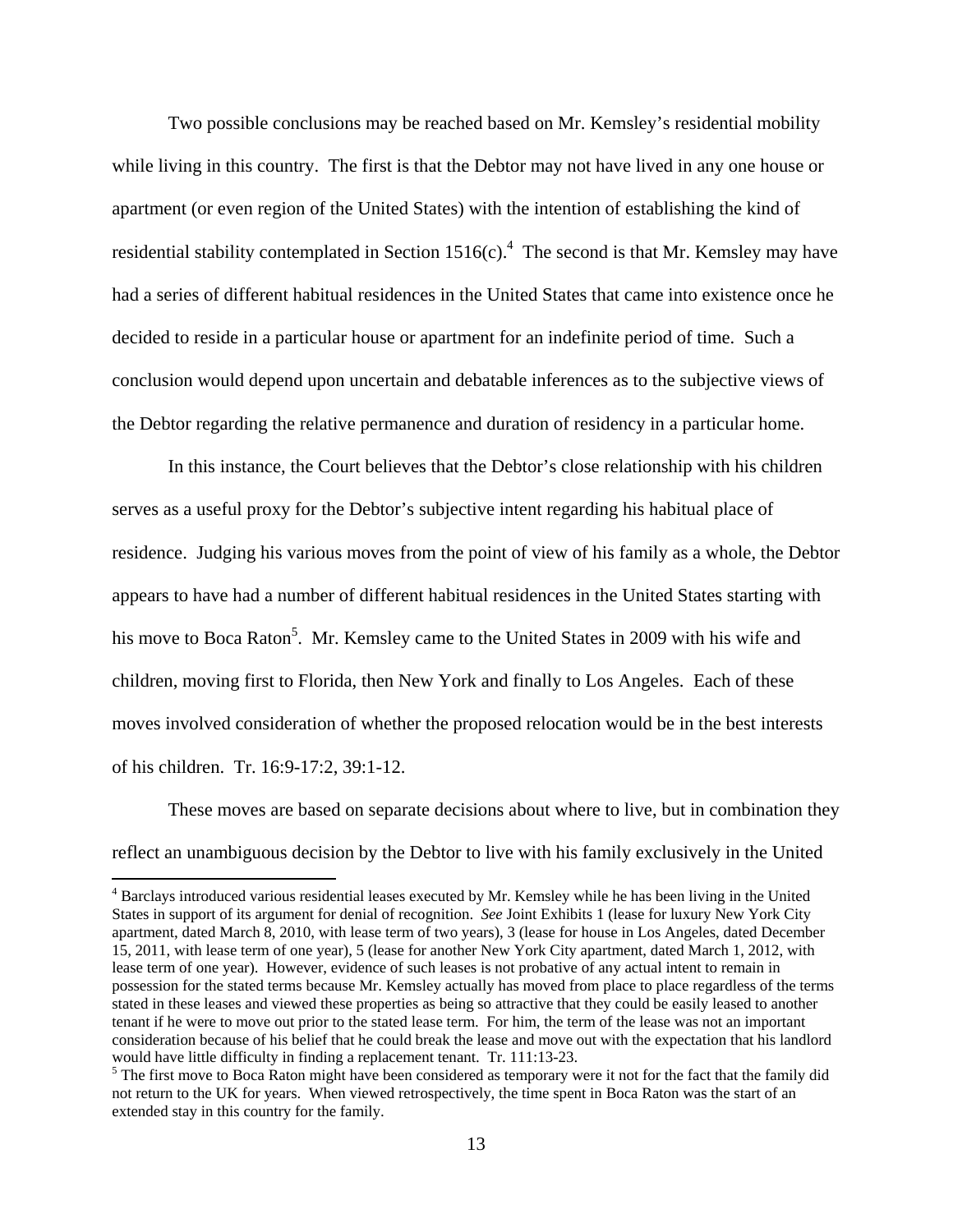States for an extended period of time. That is sufficient to establish habitual residence. The Court has decided that Mr. Kemsley's interests are centered with his children and that his COMI was in the United States and not in the UK at the opening of the UK Proceeding. It is difficult to state when COMI applicable to the Debtor was transferred from the UK to the United States, but it occurred at some point prior to commencement of the UK Proceeding.

When the Debtor traveled to London to commence the UK Proceeding, his COMI was in the United States where he had been living for years and still resides. Statements made in the bankruptcy petition also confirm that COMI was outside the UK (Joint Exhibit 8) and indicate that the Debtor also understood that he no longer could legitimately claim the UK as his COMI. Importantly, his children had been living with him in the same household (or living near him) throughout the period of his residency in the United States leading up to his decision to file the UK Proceeding.

Regardless of any applicable presumption, the Court finds that Mr. Kemsley, having lived with his family in the United States for a number of years and having sold his home in the UK before his move to Florida, chose to live as an habitual resident in a number of different parts of the country (Boca Raton, New York and Los Angeles). This pattern, while unusual, was sufficient to shift COMI from the UK to the United States. The Debtor was a habitual resident of Los Angeles at the time of commencement of the UK Proceeding because he was living in that community and his children were attending school there. Tr. 40:8-42:12, 57:22-58:4.

The result might be different if COMI were to be tested as of the August filing date of the chapter 15 petition, a date when the Debtor was living in New York and separated from his children who were living in London. The Debtor has testified that he wants to be reunited with his children, a strong indication that he does not feel entirely comfortable living in New York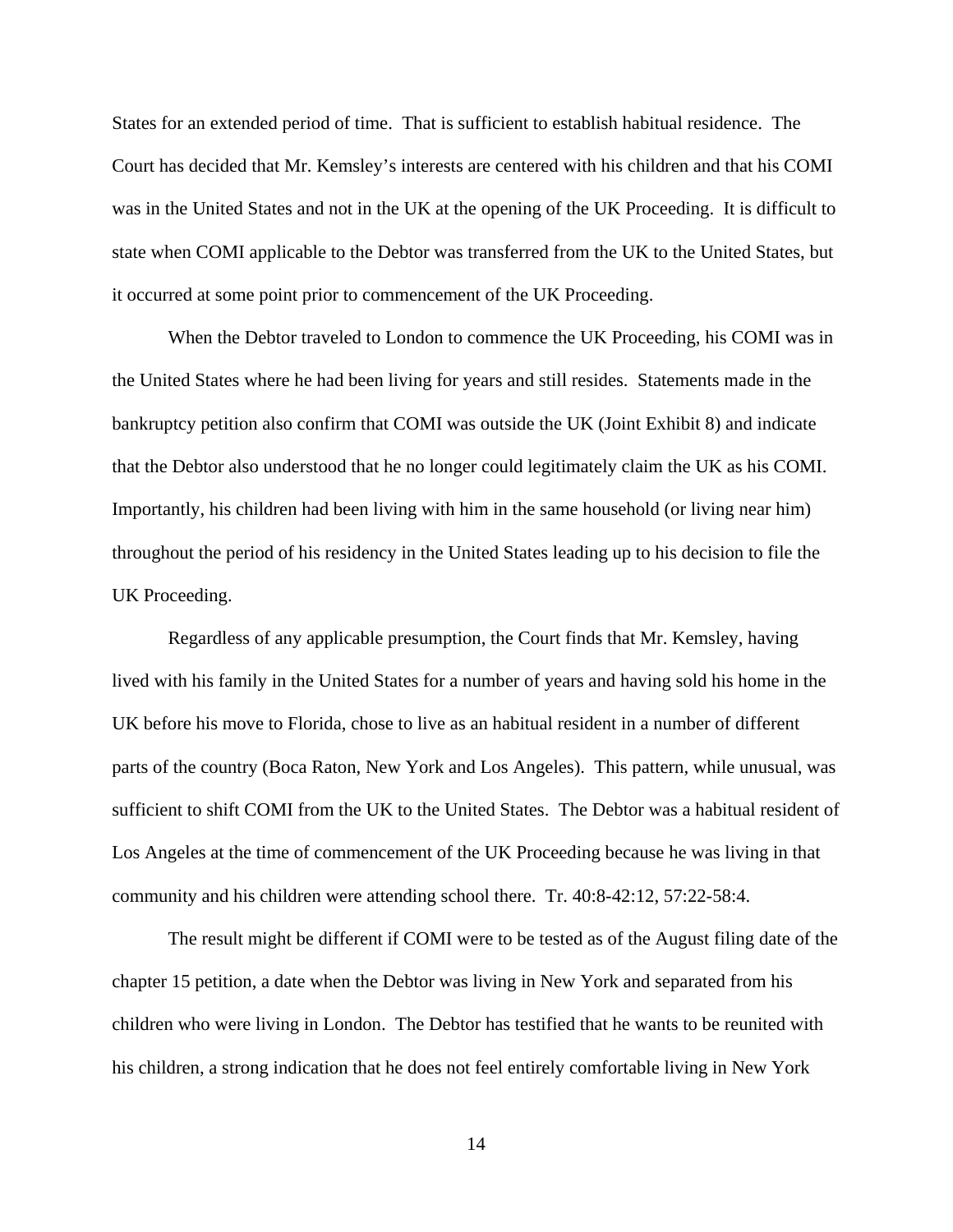without them. However, these changed circumstances of the Debtor's personal life have no direct bearing on a COMI analysis that properly should be made as of an earlier date. Life is fluid, but COMI is a concept that is determined as of a fixed date (commencement of a foreign insolvency case) based on the circumstances that then existed. As of the filing date of the UK Proceeding, Mr. Kemsley's COMI was in the United States, and nothing that has occurred since then should be considered.

Mr. Fry also has failed to carry his burden to show that the Debtor has an establishment in the UK for purposes of recognition of the UK Proceeding as a nonmain proceeding. Debtor's testimony that, on occasion, he would use a spare office in London belonging to a firm known as 1966 Entertainment does not show the existence of a place of operations in the UK. *See generally* Tr. 91:9-96:2. Having the ability to work sporadically in a friend's office is not the same as having a regular presence in London and is insufficient to prove the existence of an establishment.

#### *Procedural History*

 On January 13, 2012, Mr. Kemsley filed a bankruptcy petition in the UK under the UK's Insolvency Act of 1986. Joint Fact 1. In his Statement of Affairs filed with the UK Proceeding, Mr. Kemsley listed over thirty-million pounds of unsecured liabilities. Joint Exhibit 9 at 14-15. Barclays is listed as an unsecured creditor that is owed five-million pounds on account of a personal loan. *Id.* at 14. Mr. Kemsley was declared a bankrupt pursuant to an order of the High Court of Justice in England, dated March 26, 2012. Joint Fact 2. Shortly thereafter, Mr. Fry was appointed as one of two trustees in the UK Proceeding.<sup>6</sup> Joint Fact 3.

<sup>&</sup>lt;sup>6</sup> Kristie Provan is the other trustee in the UK Proceeding.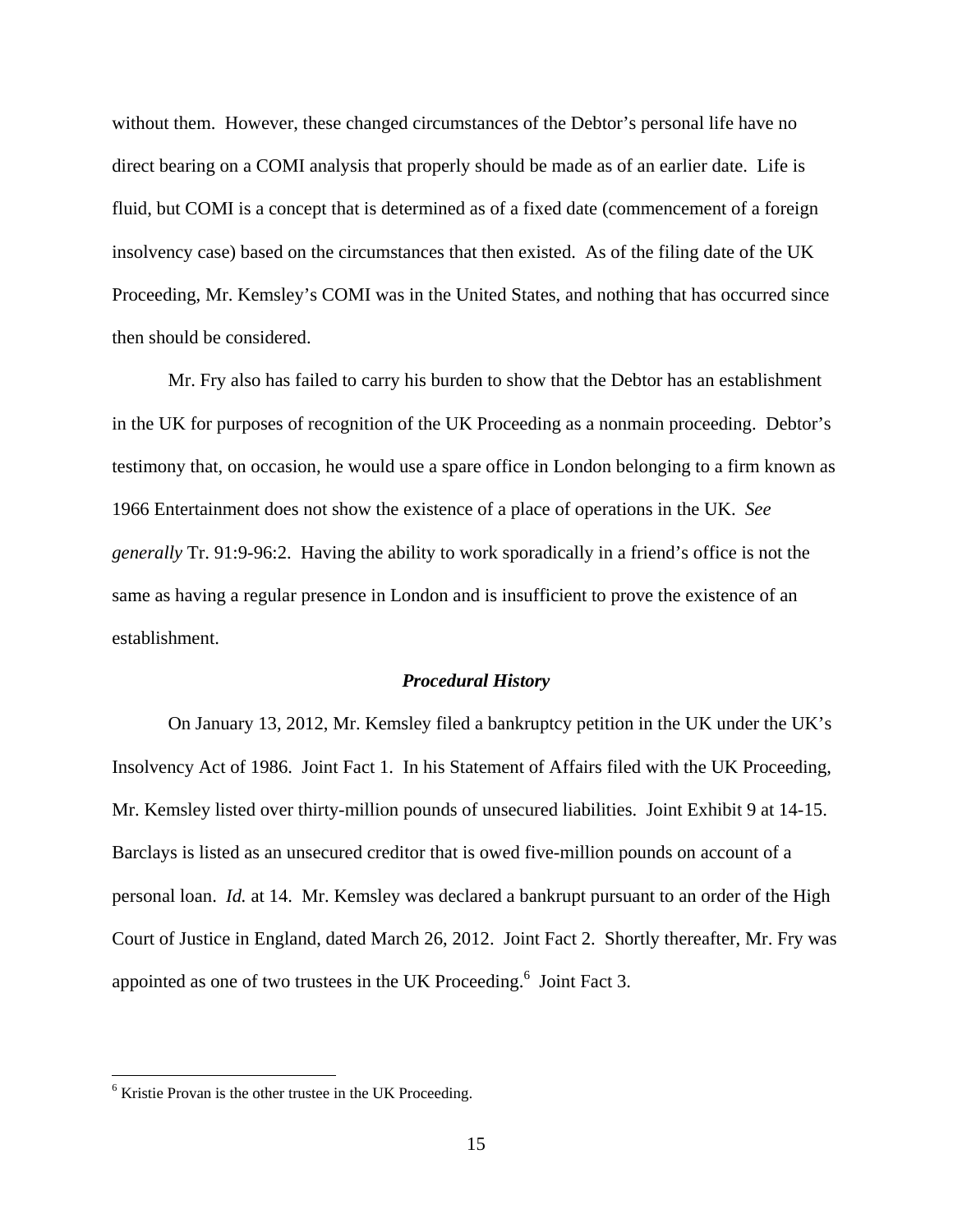Barclays brought an action in New York State Supreme Court against Mr. Kemsley on March 1, 2012 based on a breach of its loan agreement and seeking a money judgment on account of its claim (the "New York Action").<sup>7</sup> In part to stay prosecution of the New York Action, Mr. Fry filed his chapter 15 petition on August 21, 2012 for recognition of the UK Proceeding as a foreign main proceeding, as that term is defined in Section 1502(4) of the Bankruptcy Code. ECF No. 1.

Barclays objected to recognition on October 24, 2012 arguing that the Debtor does not meet the statutory requirements for recognition because he resides in the United States (and has stated this in various documents) and has a number of strong current connections to the United States including his employment and property ownership. ECF Nos. 10, 11. Mr. Fry filed a brief supporting recognition of the chapter 15 petition on December 7, 2012 arguing that the statutory requirements for recognition as a foreign main proceeding are met because of Mr. Kemsley's significant ties to the UK, his temporary visa, and the fact that most creditors are located in the UK. ECF No. 16. In the alternative, Mr. Fry has sought recognition of the UK Proceeding as a foreign nonmain proceeding, as that term is defined in Section 1502(5) of the Bankruptcy Code, on the basis of an alleged secondary place of employment in the UK. *Id.*

 An initial hearing on the contested petition for recognition took place on December 11, 2012. At that time, the Court found that the record did not include any direct evidence reflecting the Debtor's habitual residence and was inadequate to make a determination regarding COMI. The Court directed a further hearing so that Mr. Kemsley could testify based on his personal knowledge regarding the disputed facts. The hearing took place on January 29, 2013 and

 $<sup>7</sup>$  In addition to the New York Action, Barclays also filed an action in the State of Florida, Circuit Court, Fifteenth</sup> Judicial Circuit, Palm Beach County on November 26, 2012 alleging fraudulent transfers of Mr. Kemsley's residence in Florida. Joint Fact 10.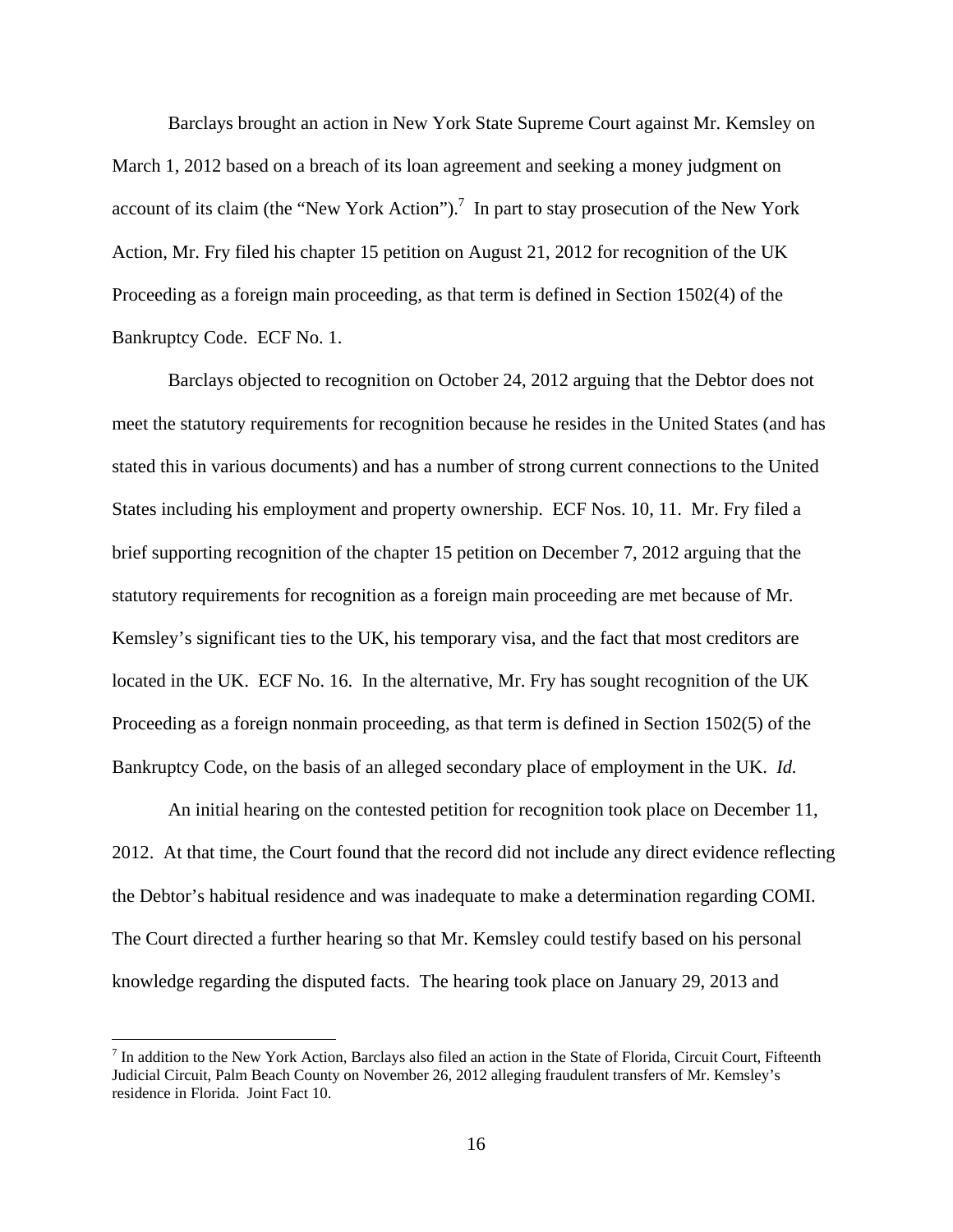included hours of testimony by Mr. Kemsley, references to exhibits and argument. On that date, the parties also filed the Joint Facts. ECF No. 18. Thereafter, the parties submitted supplemental briefs based on the evidence and a stipulation of Joint Exhibits that was approved on February 20, 2013. ECF No. 24.

### *Discussion of Legal Standard*

Based on the record established, deciding whether the center of main interests for this Debtor is in the UK or the United States depends primarily on the date chosen for the determination and the weight to be given to Mr. Kemsley's testimony. While he is no doubt selfinterested and has an incentive to support recognition, the Debtor for the most part was a credible witness, and the facts developed during his examination largely are undisputed. The contest here involves how these facts should be construed in identifying where the Debtor has his habitual residence for purposes of this chapter 15 case.

The question presented (whether the UK Proceeding should be recognized) needs to be evaluated within the framework and objectives of practice under chapter 15 of the Bankruptcy Code. One notable feature of the analysis is that Mr. Fry, as foreign representative, is the party who filed the petition for recognition in order to obtain the assistance of this Court in his administration of a currently pending bankruptcy case. His goals are not personal. Mr. Fry is acting as a fiduciary and seeks recognition presumably because he has concluded that commencement of a chapter 15 case for the Debtor would be beneficial to all creditors in the UK. The fact that Mr. Fry is acting here in a representative capacity for the collective good of creditors with claims arising under UK law is consistent with the objectives of chapter 15 and is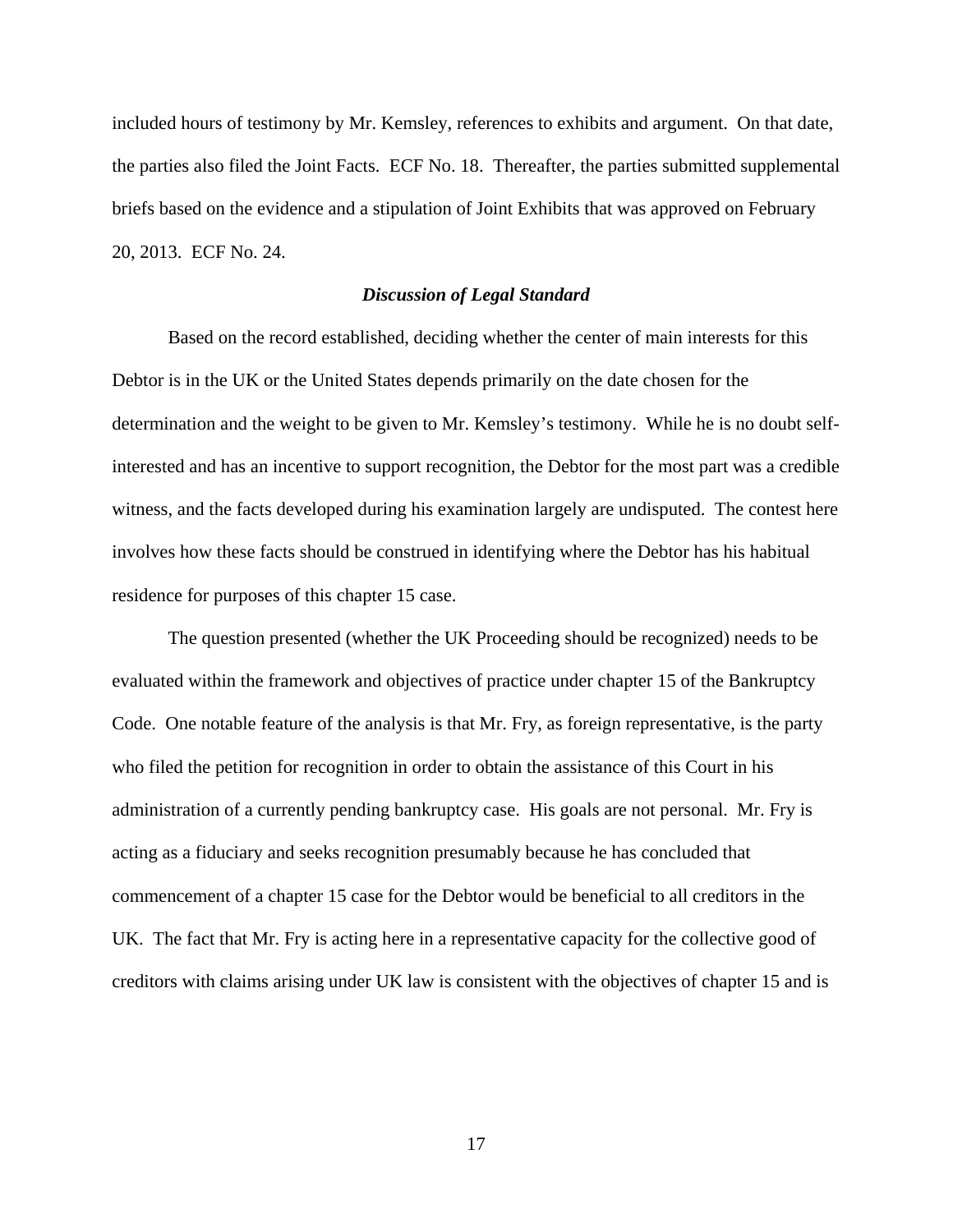a factor that favors recognition. No evidence has been presented to suggest that Mr. Fry has not acted in good faith in petitioning for recognition.<sup>8</sup>

 Chapter 15 was enacted to provide effective mechanisms for dealing with cross-border insolvency cases. 11 U.S.C. § 1501(a). The provisions of chapter 15 incorporate the Model Law on Cross-Border Insolvency and enable an authorized foreign representative to obtain relief from the bankruptcy court in the United States to aid in the administration of a foreign proceeding, including imposition of the automatic stay under Section 362 of the Bankruptcy Code. 11 U.S.C.  $§ 1520(a)(1).$ 

As a prerequisite to relief under chapter 15, the petition must satisfy three requirements for recognition: the proceeding must be a foreign main proceeding or foreign nonmain proceeding within the meaning of Section 1502, the foreign representative must be a person or body, and the petition must meet the requirements of Section 1515. <sup>9</sup> 11 U.S.C. § 1517(a). The foreign representative, here the trustee, has the burden of proof on the issue of recognition. *Ran*, 607 F.3d at 1021 (citing *In re Bear Stearns High-Grade Structured Credit Strategies Master Fund, Ltd.*, 389 B.R. 325, 334 (S.D.N.Y. 2008)).

Section 1517(b) also provides that a foreign proceeding shall be recognized –

- (1) as a foreign main proceeding if it is pending in a country where the debtor has the center of its main interests; or
- (2) as a foreign nonmain proceeding if the debtor has an establishment within the meaning of section 1502 in the foreign country where the proceeding is pending.

 $8$  The fact that Mr. Kemsley has helped to cover certain expenses of Mr. Fry raises some concern as to appearances but does not rise to the level of a challenge to the trustee's good faith.

<sup>&</sup>lt;sup>9</sup> Section 1515 of the Bankruptcy Code requires that the application for recognition include certain documents, including a certified copy of the decision commencing the foreign proceeding, a certificate from the foreign court affirming the existence of such foreign proceeding and of the appointment of the foreign representative, and a statement identifying all foreign proceedings with respect to the debtor that are known to the foreign representative. 11 U.S.C. § 1515.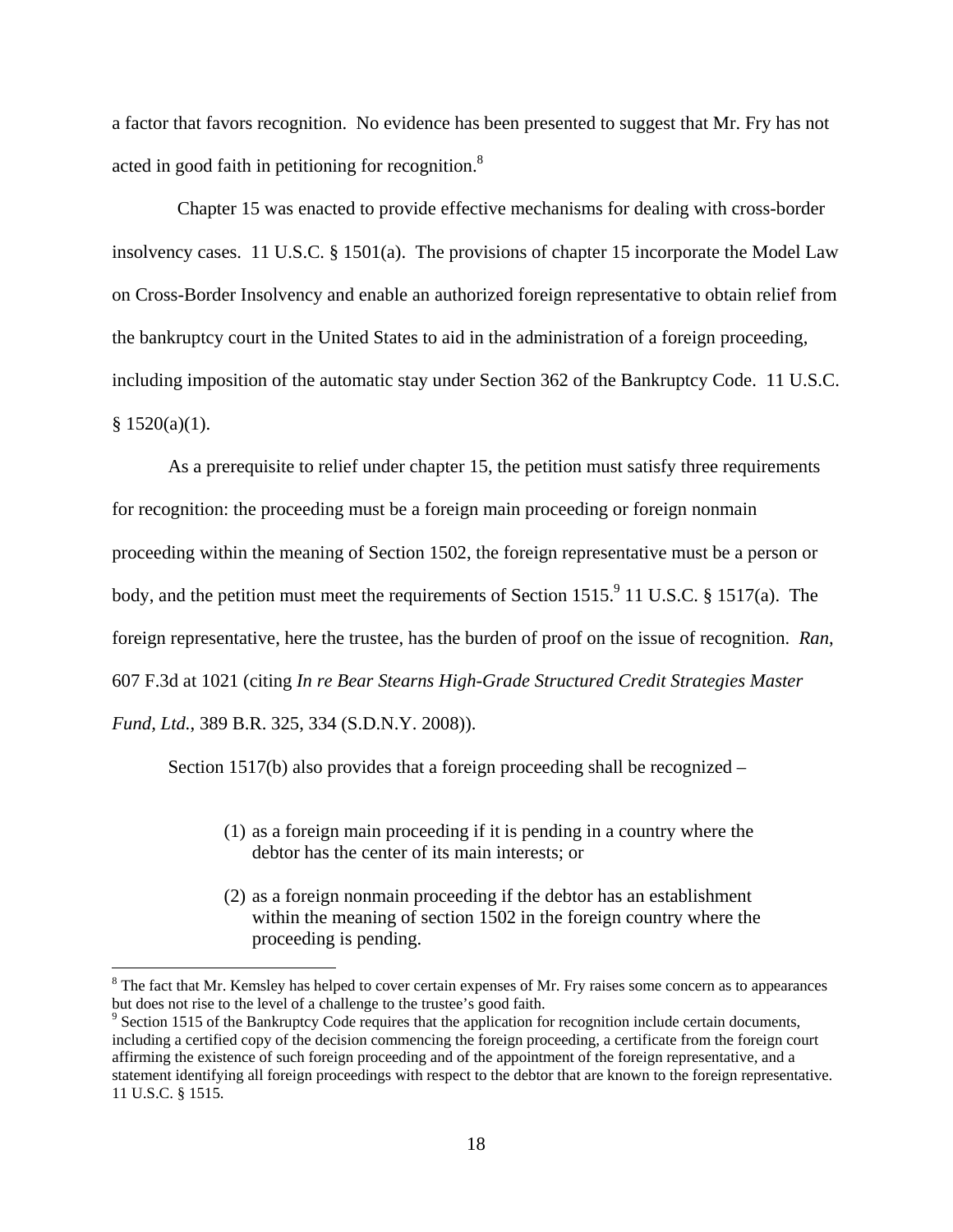11 U.S.C. § 1517(b). If the requirements of a foreign main proceeding or a foreign nonmain proceeding are not satisfied, the Court should deny recognition of the chapter 15 petition. *Bear Stearns*, 389 B.R. at 334 ("If the debtor does not have its center of main interests or at least an establishment in the country of the foreign proceedings, the bankruptcy court should not grant recognition and is not authorized to use its power to effectuate the purposes of the foreign proceeding.").

 The contest over recognition of the Debtor's bankruptcy case focuses on the significance of the acknowledged fact that Mr. Kemsley has been living in the United States for the past three and a half years. Barclays argues that this is an insurmountable disqualification and that the UK Proceeding does not fit the definition of a foreign main proceeding. The following sections confirm that Barclays is correct in asserting that the Debtor's COMI was in the United States as of the date of commencement of the UK Proceeding.

*The Date of the Filing of the UK Proceeding is the Most Appropriate Date to Analyze COMI* 

Courts are split on the proper date for analyzing the factors for determining a debtor's COMI. The operative dates are either (i) the date of commencement of the foreign insolvency proceeding (*Gerova*, 482 B.R. at 92-93; *Millennium*, 458 B.R. at 72) or (ii) the date of filing of the related chapter 15 petition for recognition (*Ran*, 607 F.3d at 1025; *In re Betcorp Ltd.*, 400 B.R. 266, 290-92 (Bankr. D. Nev. 2009)).

The Fifth Circuit in *Ran* reads Section 1502(4) to speak in the present tense (a foreign main proceeding is a proceeding pending in the country "where the debtor has the center of its main interests") and thereby to be indicative of a test to be made as of the date of filing of the chapter 15 petition, but that reading, in the Court's view, places too much emphasis on an otherwise neutral verb tense. *Ran*, 607 F.3d at 1025. The section is silent regarding the "as of"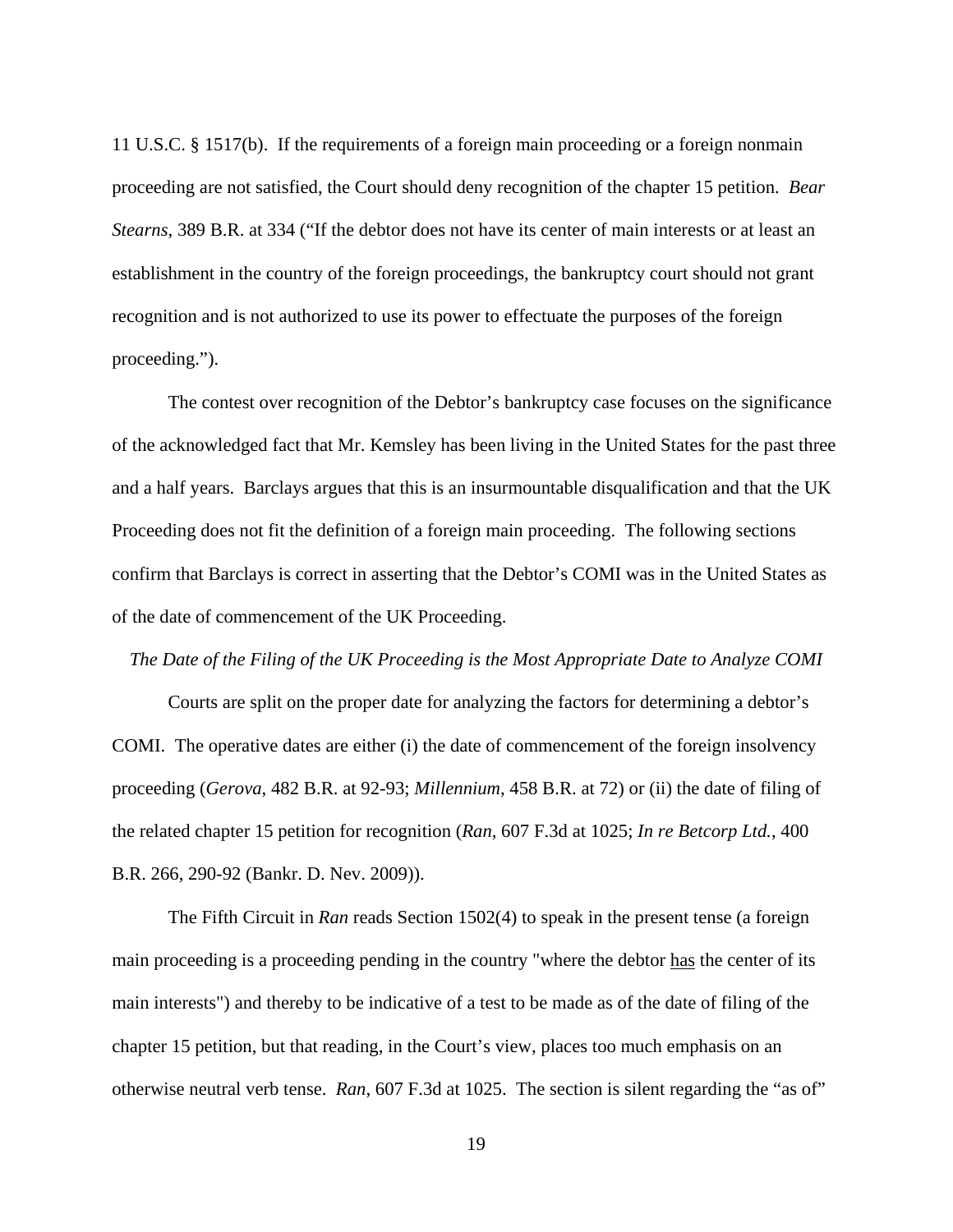date for analyzing COMI and can be properly read to mean the country where a debtor has his, her or its COMI as of the date of opening of the foreign proceeding. The textual analysis adopted by the Fifth Circuit suggests that the language supports testing for COMI when the chapter 15 petition is filed but does not provide meaningful temporal guidance for using that date.

In contrast to the analysis in *Ran*, *Gerova* and *Millennium* are recent decisions of this Court determining that the COMI analysis should be performed as of the commencement of the foreign insolvency proceeding. These decisions focus attention on the nature of a chapter 15 case and its purpose in facilitating administration of an insolvency case in a foreign jurisdiction. As the Court observed, "[i]n a chapter 15 filing, the U.S. case is ancillary or secondary to the foreign proceeding," and the date of the chapter 15 filing "is a matter of happenstance." *Millennium*, 458 B.R. at 72 (citations omitted).

The Court in *Millennium* also commented that using the date of the chapter 15 filing as the operative date for the COMI analysis carries with it an added risk of forum shopping "as it gives *prima facie* recognition to a change of residence between the date of opening proceedings in the foreign nation and the chapter 15 petition date." *Millennium*, 458 B.R. at 75. Although picking one date for the COMI analysis is necessarily somewhat arbitrary, in this instance it makes good sense to choose the filing date of the UK Proceeding. It was on that date that Mr. Kemsley made representations as to his COMI and on that date that the UK Proceeding was initiated. The Court agrees with the reasoning in *Gerova* and *Millennium* and finds that COMI should be judged as of the filing date of the foreign insolvency proceeding.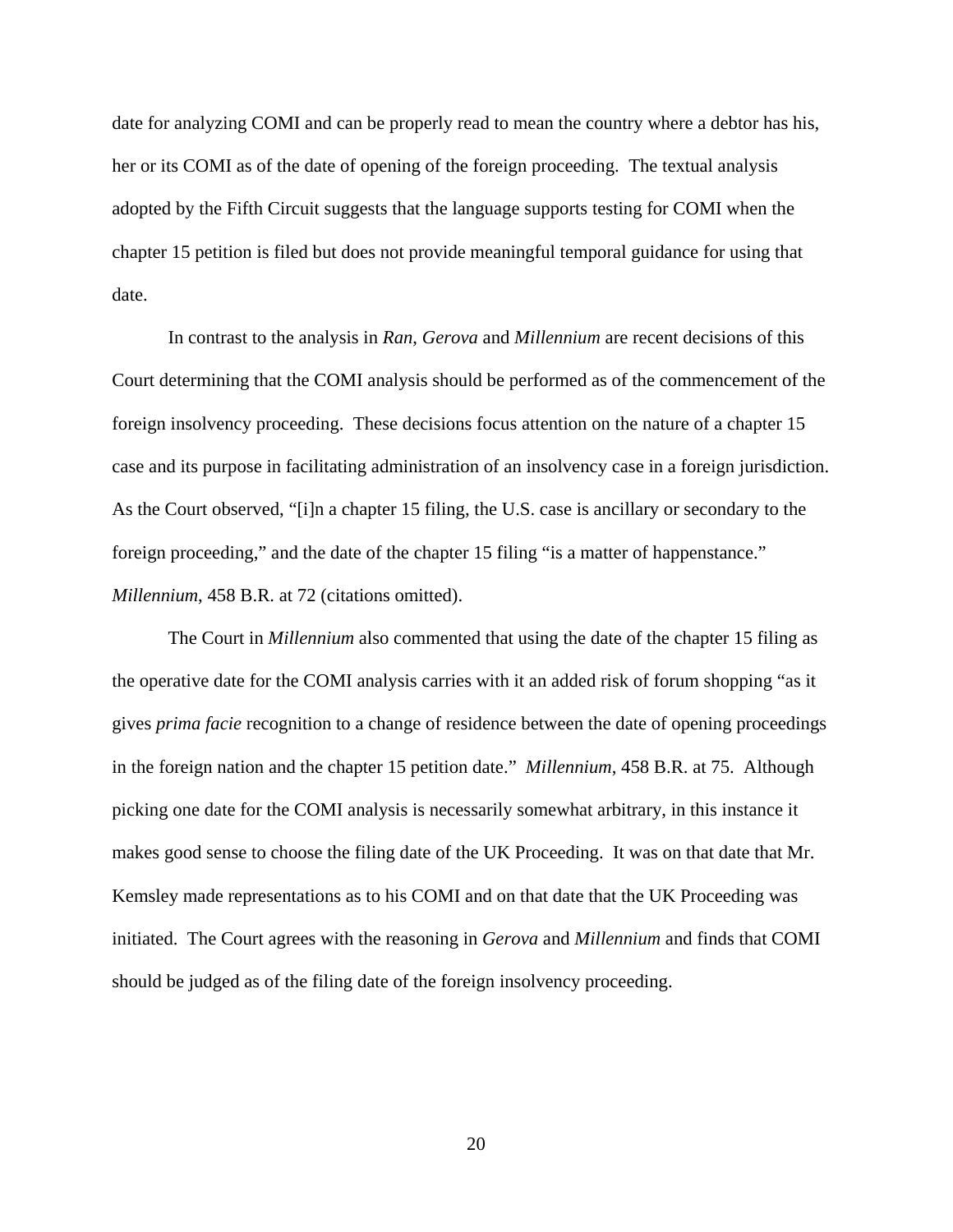#### *Determining COMI for an Individual Debtor*

 Demographics attempt to classify and group individuals, but people behave in ways that defy easy classification. Each life is distinct and is defined by a unique set of experiences and choices. No one life is quite the same as any other. This is true for individual choices as to where to live and the state of mind that leads to the decision to remain in one place indefinitely.

There is an element of personal decision making that is embedded in the test for COMI of an individual, and in that sense an objective observer must presume or infer the existence of subjective judgments by the individual debtor in question. Some people never leave home, while others are globe trotters. Depending on the facts, determining COMI for an individual can be a routine exercise or, as in the case of Mr. Kemsley, very challenging. For example, if the Debtor had not moved to the United States and had remained in London before commencing the UK Proceeding, the test would be a simple one and recognition at the request of the trustee would have been easily granted without credible opposition. His many moves complicate the process.

 What makes COMI for an individual particularly difficult in its application is that it includes the above referenced subjective element. From the Court's perspective, a COMI analysis should not depend upon intentions, whether expressed or unexpressed, but should be based on criteria that are objectively observable. An individual should not be able to impact a COMI analysis by testimony regarding intended future moves. To do so, introduces a speculative element in which the individual debtor's stated intentions regarding a proposed move to a new jurisdiction may influence the COMI analysis. Accordingly, while subjective factors cannot be entirely removed from the analysis, objective criteria are most reliable.

In the context of a corporate debtor, this Court has looked to certain objective factors to determine COMI, including the (i) location of headquarters, (ii) location of management, (iii)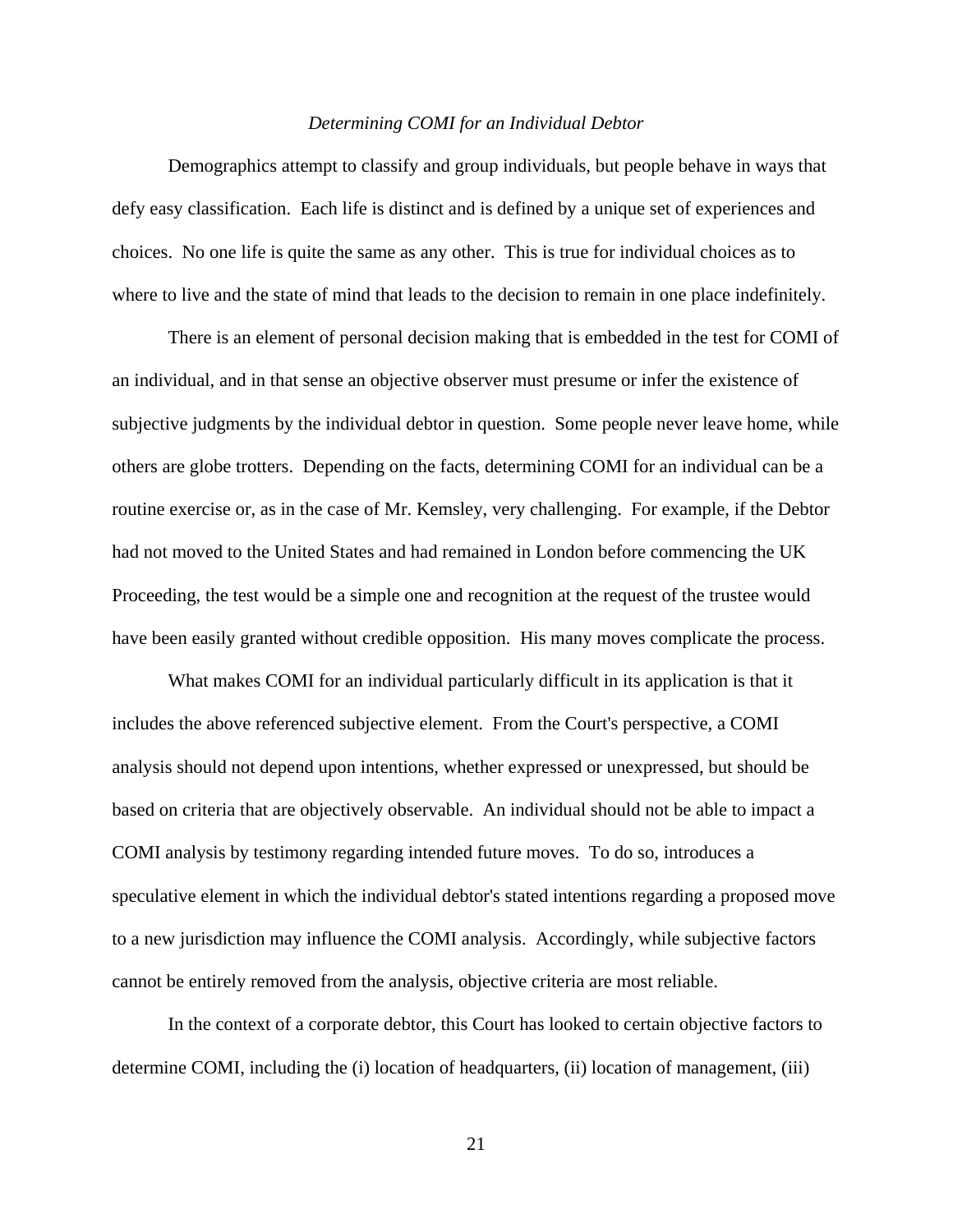location of primary assets, (iv) location of creditors effected by the case, and (v) jurisdiction whose law would apply to most disputes. *In re Sphinx, Ltd.*, 351 B.R. 103, 117 (Bankr. S.D.N.Y 2006). The Bankruptcy Court for the Eastern District of Virginia applied these factors from *Sphinx* to an individual chapter 15 debtor as follows:

"[f]actors that are useful in instances where the debtor is an individual include: the location of the debtor's primary assets; the location of the majority of the debtor's creditors or a majority of the creditors [that] would be affected by the case; and the jurisdiction whose law would apply to most disputes."

*In re Loy*, 380 B.R. 154, 162 (Bankr. E.D. Va. 2007) (citing *Sphinx*, 351 B.R. at 117). This is not necessarily an exhaustive list.

Other observable criteria may be identified depending upon the facts of each case. These criteria could include, among other things, the jurisdiction where a person lives and works and may have children enrolled in school, possible club memberships or affiliations with religious organizations and other recognized ties to the community that are indicative of residential status and community involvement. The weight to be given to any one of these factors will likely vary depending upon the relative importance of the factor to the debtor and the debtor's personal circumstances.

In the contested petition before the Court, two of the factors noted in the above quotation from *Loy* happen to be consistent with finding COMI in the UK for Mr. Kemsley. Notably, most of the Debtor's creditors are located in the UK, and it is reasonable to assume that UK law governs the many obligations that he incurred in the UK. In this instance, however, those factors are insufficient to outweigh personal connections that are centered in the United States. The critical factor for Mr. Kemsley, as shown by his testimony, is proximity to his children, and the Court has looked to Mr. Kemsley's relationship with his children as a significant factor in determining his COMI.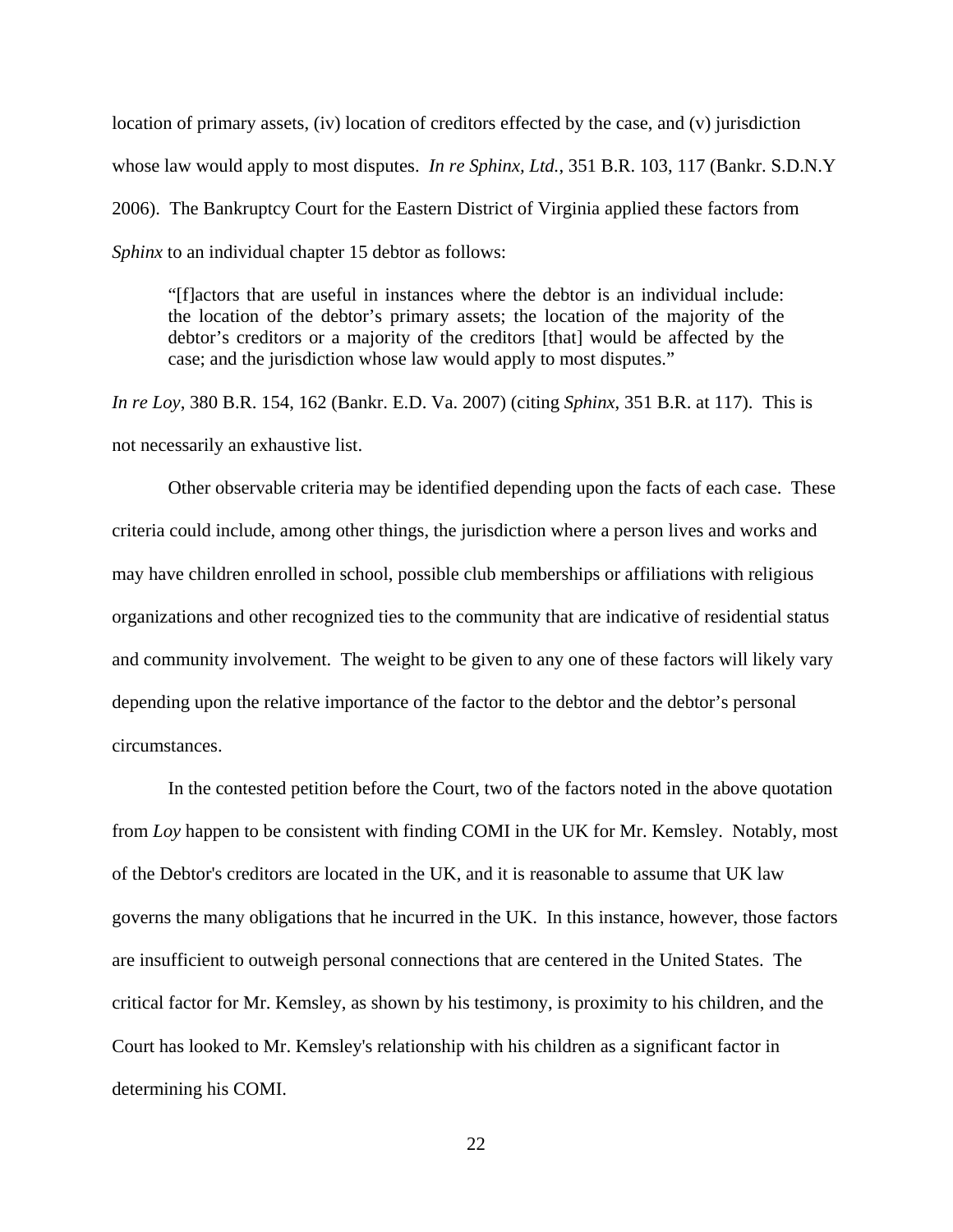#### *The UK Proceeding Is Not a Foreign Main Proceeding*

The concept of habitual residence or domicile is difficult to apply to Mr. Kemsley given his multiple moves while living in the United States. As noted earlier in this decision, since leaving London in June, 2009, he has resided in Boca Raton, Florida (2009), New York City (Columbus Circle, 2010), Los Angeles, California (Beverly Hills and West Hollywood 2011-12), and once again in New York City (Tribeca, 2012; moving from one unit to another at the same address). He has been a resident of the United States but not necessarily a habitual resident in any single location.

At the time of commencement of the UK Proceeding, Mr. Kemsley was residing in West Hollywood. The question thus becomes whether, at the date of commencement of the UK Proceeding, he was living in a place where he intended to remain. This is not an easy question for a transient individual such as the Debtor. Nonetheless, the Court has noted one consistent theme that became evident throughout the Debtor's testimony, namely the central role that his family, and his children in particular, play in his life. The Debtor has parental concerns for the happiness and welfare of his children, and that accounts for his move from Boca Raton to Manhattan in 2010 and for his interest in moving back to the UK now.

The Debtor's habitual residence appears to mirror the movement of his family unit. Since moving to the United States, the Debtor has had three separate habitual residences – Florida, New York, and California. At the time of the commencement of the UK Proceeding, Mr. Kemsley's habitual residence for purposes of determining his COMI was in California. At that time, Mr. Kemsley lived in Los Angeles with his family, albeit in separate houses, and his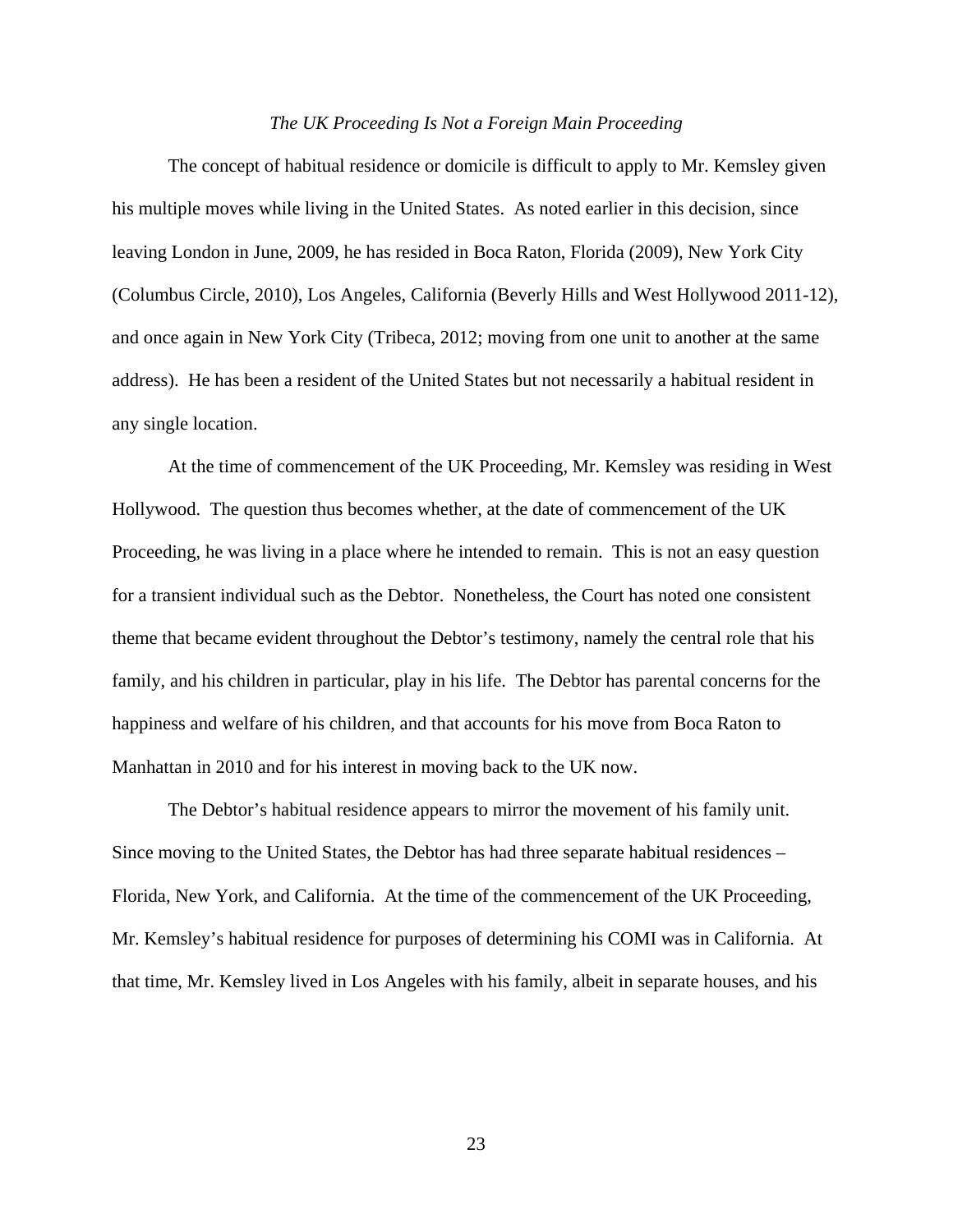children attended school in Los Angeles.<sup>10</sup> Importantly, as of that time period, he had not expressed any intention to return to the UK.

The Debtor's intent with respect to COMI is further corroborated by statements made in various filings in the UK Proceeding. For example, in the petition filed to commence the UK Proceeding, the Debtor was instructed to delete certain references in the form that were not applicable. One of the statements that Mr. Kemsley struck out related to COMI and stated: "[My centre of main interests is in England and Wales][I have an establishment in England and Wales.]." Joint Exhibit 8 at 1. On the other hand, the Debtor did not strike a statement which read, "My centre of main interests is not within a Member State."<sup>11</sup> *Id.* Further, in the Witness Statement of Paul Zeital Kemsley, dated January 16, 2012, the Debtor stated that "I have had a place of residence in England and Wales during the period of three years prior to 13 January 2012 *(although I am now resident in the USA)*." Joint Exhibit 10 at 2 (emphasis added).

The trustee urges the Court to give weight to the Debtor's stated intention to return to the UK. However, his desire to be reunited with his children is of relatively recent vintage. At the commencement of the UK Proceeding, Mr. Kemsley's children were residing in Los Angeles, and it was not until June, 2012 that his wife and children returned to the UK. Conceivably, COMI for this particular Debtor may have started to change around the time that he was separated from his children, but it is not possible to relate that changed circumstance to the date of commencement of the UK Proceeding. Mr. Kemsley's COMI did not suddenly change when

 $10$  According to the petition filed in the UK Proceeding, Mr. Kemsley was employed by Planet Hollywood, a company based in Florida, on the petition date. Joint Exhibit 9 at 18. The petition also lists a company called Sport 101 PLLC, but Mr. Kemsley testified that he never worked for that company. Tr. 85:1-10.

 $11$  Mr. Kemsley tried to explain away these deleted references to COMI by suggesting that the form was prepared by his solicitors without his active involvement. This is one subject matter where the Court has doubts regarding Mr. Kemsley's credibility.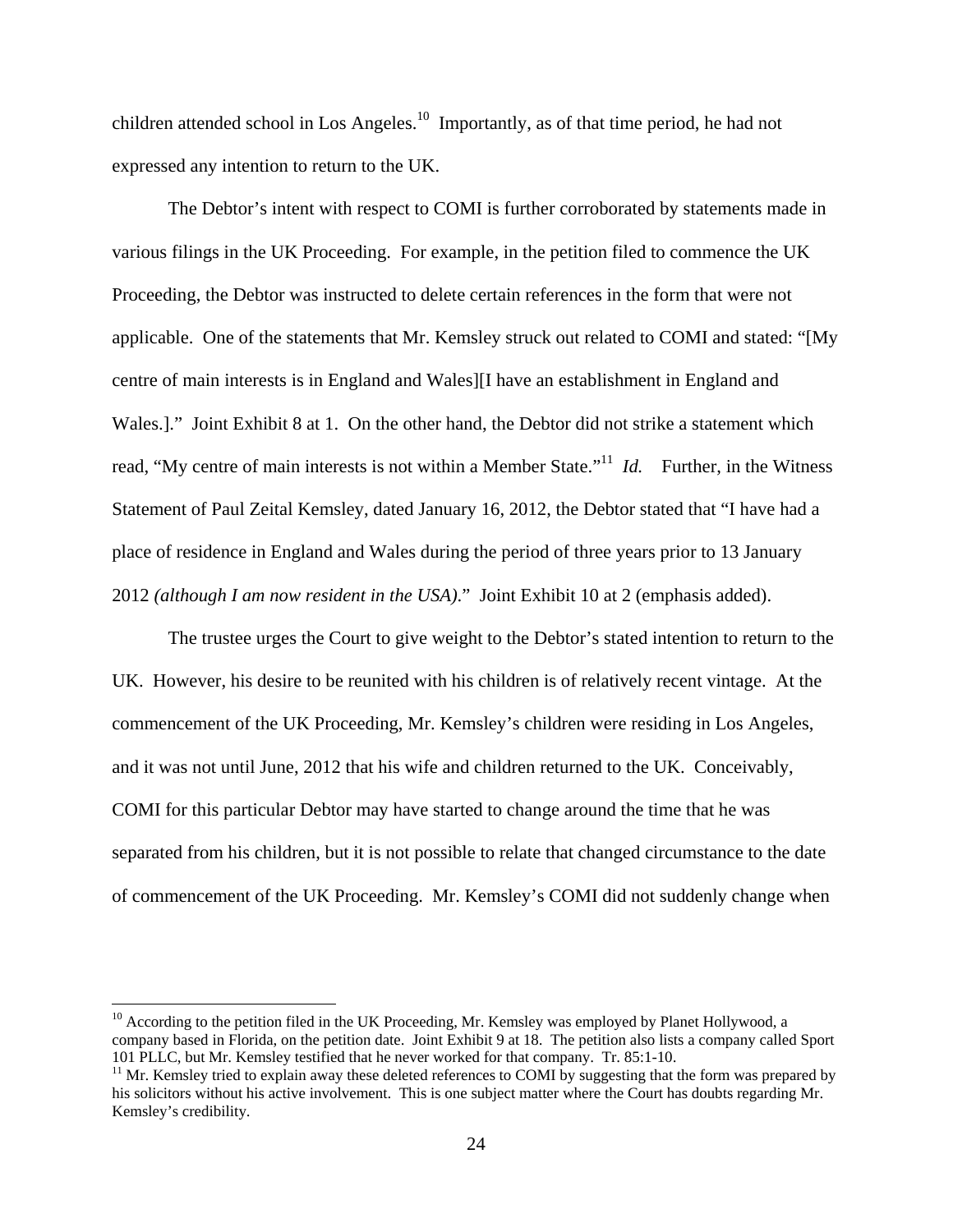his children moved away, and even if an argument can be made in support of such a sudden shift in COMI, it occurred after the relevant date for testing COMI.

While the issues here are subtle, there is no question that Mr. Kemsley had no residence in the UK but had multiple places to call home in the United States when he flew to London in January 2012 to commence the UK Proceeding. He was visiting London at that time, and his COMI was then in the United States. Accordingly, Debtor's case in the UK does not meet the definition of a foreign main proceeding.

#### *The UK Proceeding Does Not Qualify as a Foreign Nonmain Proceeding*

In the alternative, the trustee argues that the UK Proceeding should be recognized as a foreign nonmain proceeding. A foreign nonmain proceeding is "a foreign proceeding, other than a foreign main proceeding, pending in a country where the debtor has an establishment." 11 U.S.C. § 1502(5). An establishment is defined as "any place of operations where the debtor carries out a nontransitory economic activity." 11 U.S.C. § 1502(2).

Whether an establishment exists is "essentially a factual question, with no presumption in its favor." *Ran*, 607 F.3d at 1026 (citing *Bear Sterns*, 389 B.R. at 338). The "bar is rather high" to prove that a debtor has an establishment. *Id.* at 1026-27 (citing *In re Bear Stearns High-Grade Structured Credit Strategies Master Fund, Ltd.*, 374 B.R. 122, 131 (Bankr. S.D.N.Y. 2007), *aff'd*, 389 B.R. 325 (S.D.N.Y. 2007)). The Court of Appeals in *Ran*, in the context of an individual debtor, equated establishment as a place where the debtor has "a secondary residence or possibly a place of employment…." *Id.* at 1027. The trustee alleges that Mr. Kemsley's secondary employment with a UK company called 1966 Entertainment ("1966") meets this requirement.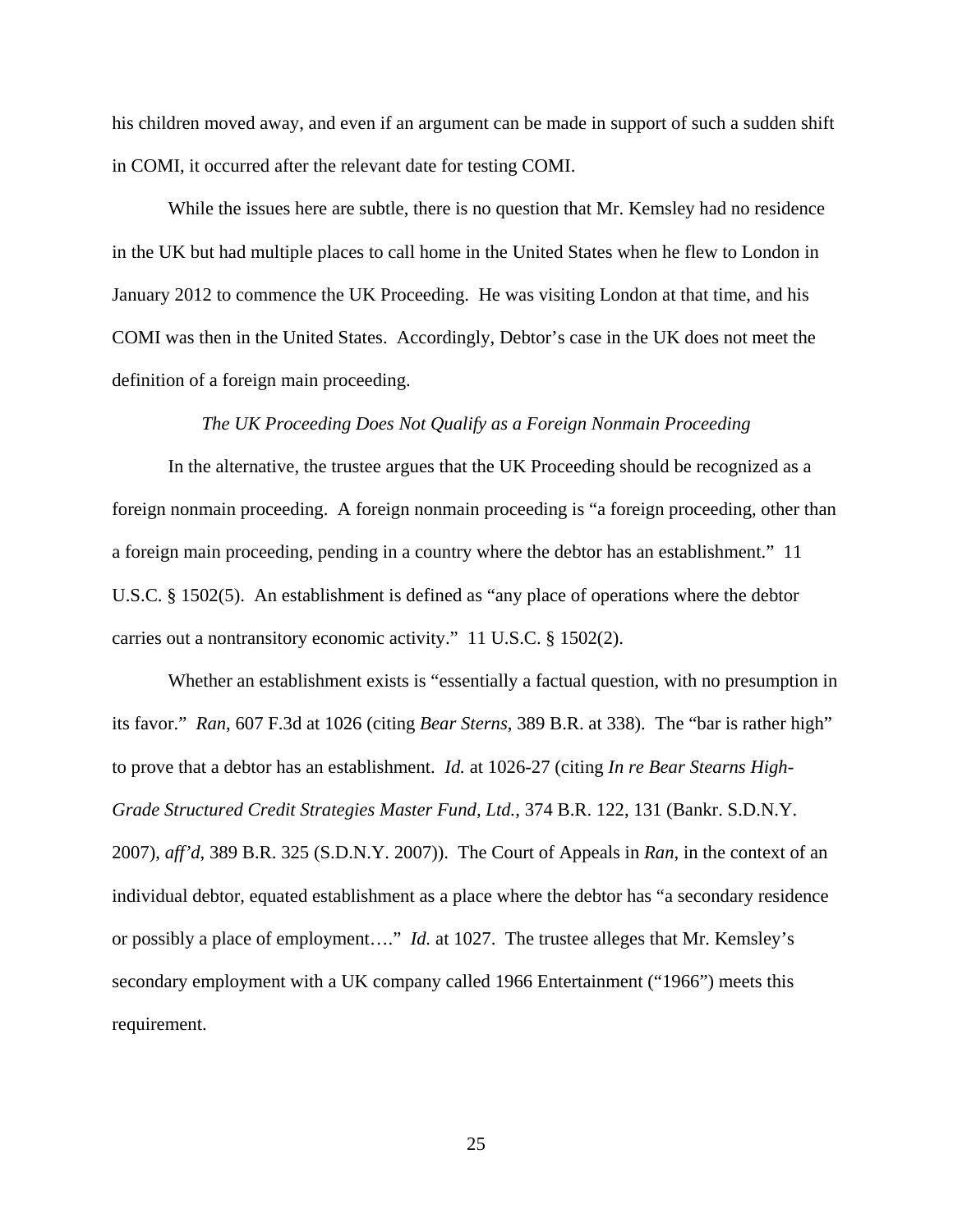The Debtor's employment with 1966 is, however, far too loose an arrangement to meet the statutory requirement for finding of an establishment. 1966 is a company owned and operated by a close friend of the Debtor, Terry Byrne. Mr. Kemsley did not have an employment agreement with 1966 and did not have a regular schedule for using an office in London in the space rented by 1966. Instead, Mr. Kemsley worked on an *ad hoc* basis under what he termed "an informal arrangement between friends." Further, much of the money received from 1966 or Mr. Byrne was in the form of an advance rather than compensation received for actual work performed. Tr. 91:9-96:2.

Given the unspecified and irregular nature of the Debtor's purported employment with 1966 and the lack of evidence supporting periodic use of an office in London that was actually assigned to him for specified purposes of carrying out nontransitory economic activity, the Court finds that the requirements for an establishment are not met. Accordingly, the UK Proceeding also fails to meet the requirements for recognition of a foreign nonmain proceeding.

#### *Conclusion*

Each of us has a unique set of connections to our place of residence, some personal and others institutional, and there are multiple ways for an individual to manifest the intent to remain indefinitely in that place of residence. These factors will vary in intensity and relevance, but when combined and weighted will reveal where a debtor's interests are centered for purposes of chapter 15, although not always with clarity. In determining COMI for an individual foreign debtor, the Court needs to be sensitive to the facts applicable to that individual and to be mindful that factors of primary importance to one person may be secondary or even inconsequential to another. In short, when deciding COMI for an individual for whom the presumption of Section